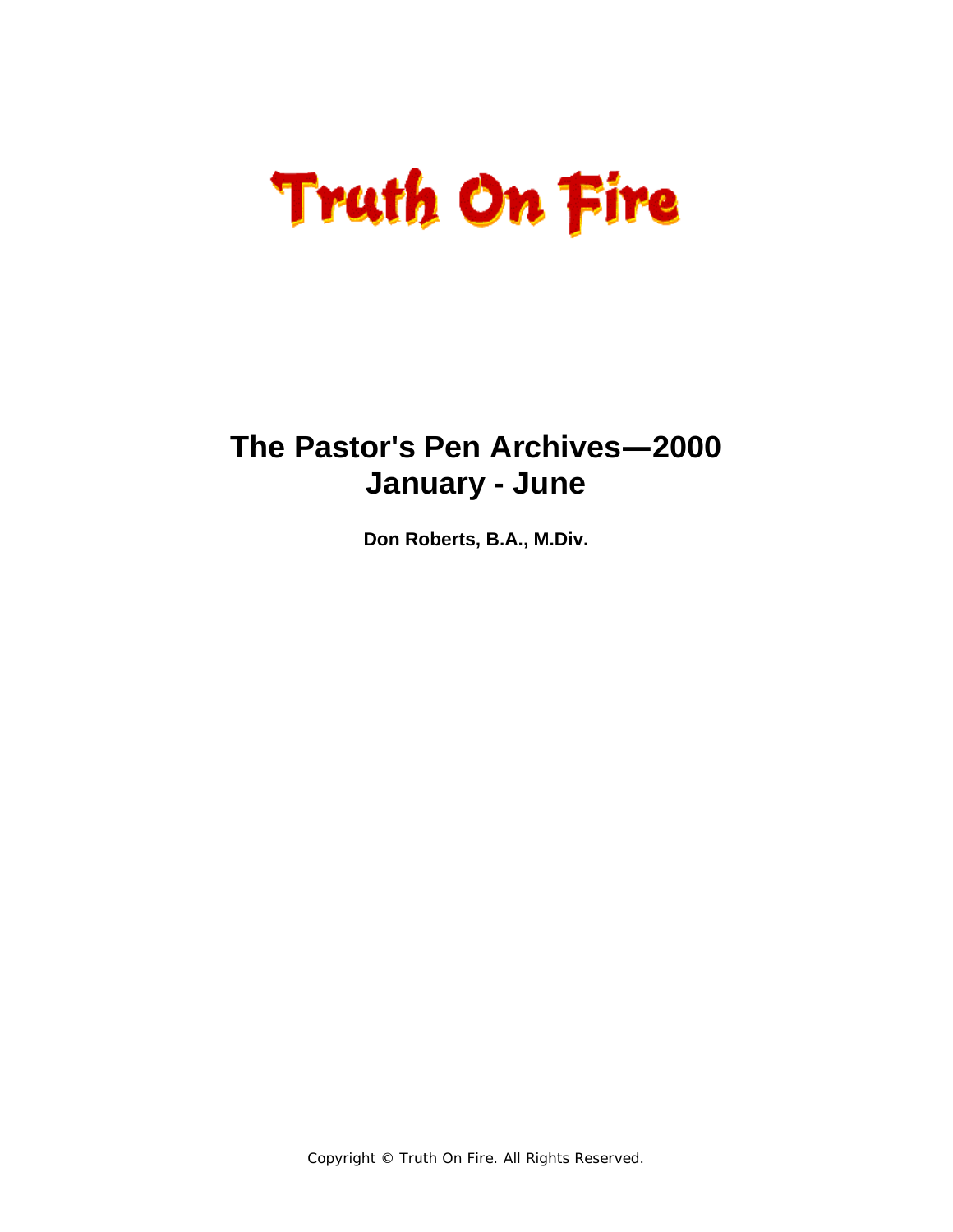<span id="page-1-0"></span>

#### **Table of Contents**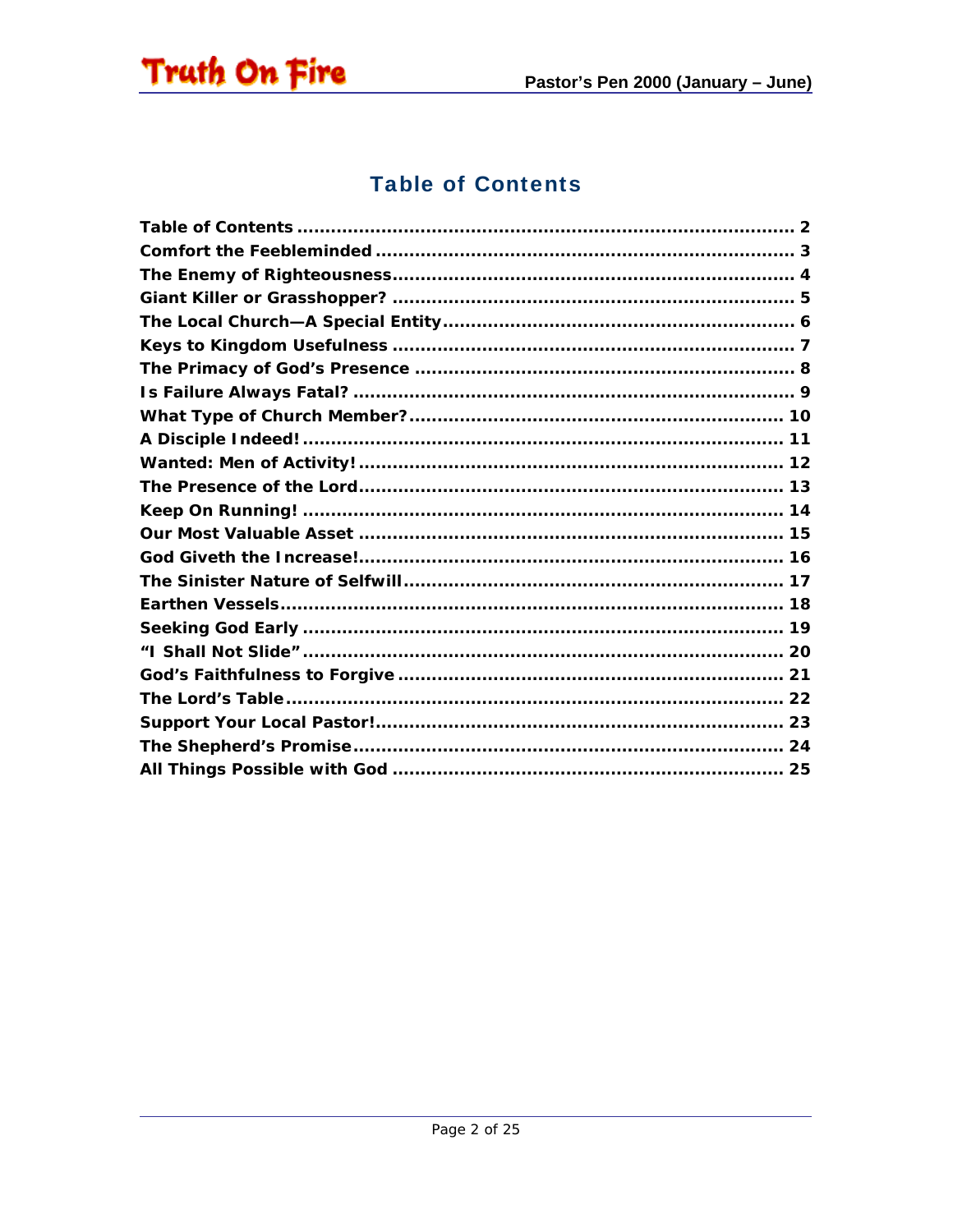#### Comfort the Feebleminded

<span id="page-2-0"></span>Truth On Fire

In the closing words of his first epistle to the Thessalonians, the apostle Paul issued a number of admonitions. Among them was the command to "*comfort the feebleminded*" (I Thessalonians 5:14). There is a two-fold challenge. First, we must identify who these feebleminded are. Second, we must understand what it means to minister comfort to these individuals.

The Greek word translated "feebleminded" is actually a combination of the word *oligos* (meaning "small") and the word *psuche* (meaning "soul"). Thus the word signifies the small-souled Christian, and carries with it the idea of despondency. That is, the feebleminded saint is one who suffers from a spirit of depression and hopelessness. God's promises have faded from their spiritual radar screen. Confidence and courage have been lost. These are the disheartened, the faint of heart.

Is this a description of you? I believe all of God's children suffer from this condition from time to time. The fiery prophet Elijah found himself in this very state of mind as he sat under the infamous juniper tree, and eventually fled to a cave in mount Horeb for protection from an ungodly national leadership. He saw the nation as mired in Baal worship, corrupt and hopeless, and himself as the last voice for truth. His spirit of dejection manifested itself in self-pity and a desire for death.

How do you deal with the feebleminded? The Scripture says we ought to comfort them. This word "comfort" means to come alongside with soothing speech. It conveys the idea of firmness mingled with tenderness. The problem with the feebleminded is that circumstances have obscured reality as it is in Christ. The spirit is despondent without a basis in reality. Comforters are those who understand the fragile spiritual condition of the feebleminded, and play the role of tenderhearted and truth-centered cheerleader. In Elijah's case, God sent an angel to feed him as he slept under the juniper tree. The angel awoke him, saying, "*Arise, and eat; because the journey is too great for thee*" (I Kings 19:7). Forty days and nights later, as he lodged in the cave, the Lord Himself spoke to the prophet saying, "*What doest thou here, Elijah?*" (19:9). God reasoned firmly yet tenderly with His prophet. A godly remnant of seven thousand souls remained steadfast in the faith, and there was still work to do. The remedy for Elijah's feeblemindedness was a fresh expectation of usefulness in service. This resurgence of vision resulted immediately in obedient action, and ultimately in a translation into glory!

Beloved, I offer this word of comfort to the faint of heart. God is sovereign, and still in control! Jesus is Lord, and still at work! He is not finished with any of us! Yes, the journey is too great! However, we have in the Lord Jesus bread sufficient to bring renewed strength and spiritual vitality to those who would meet Him afresh at the foot of the Cross!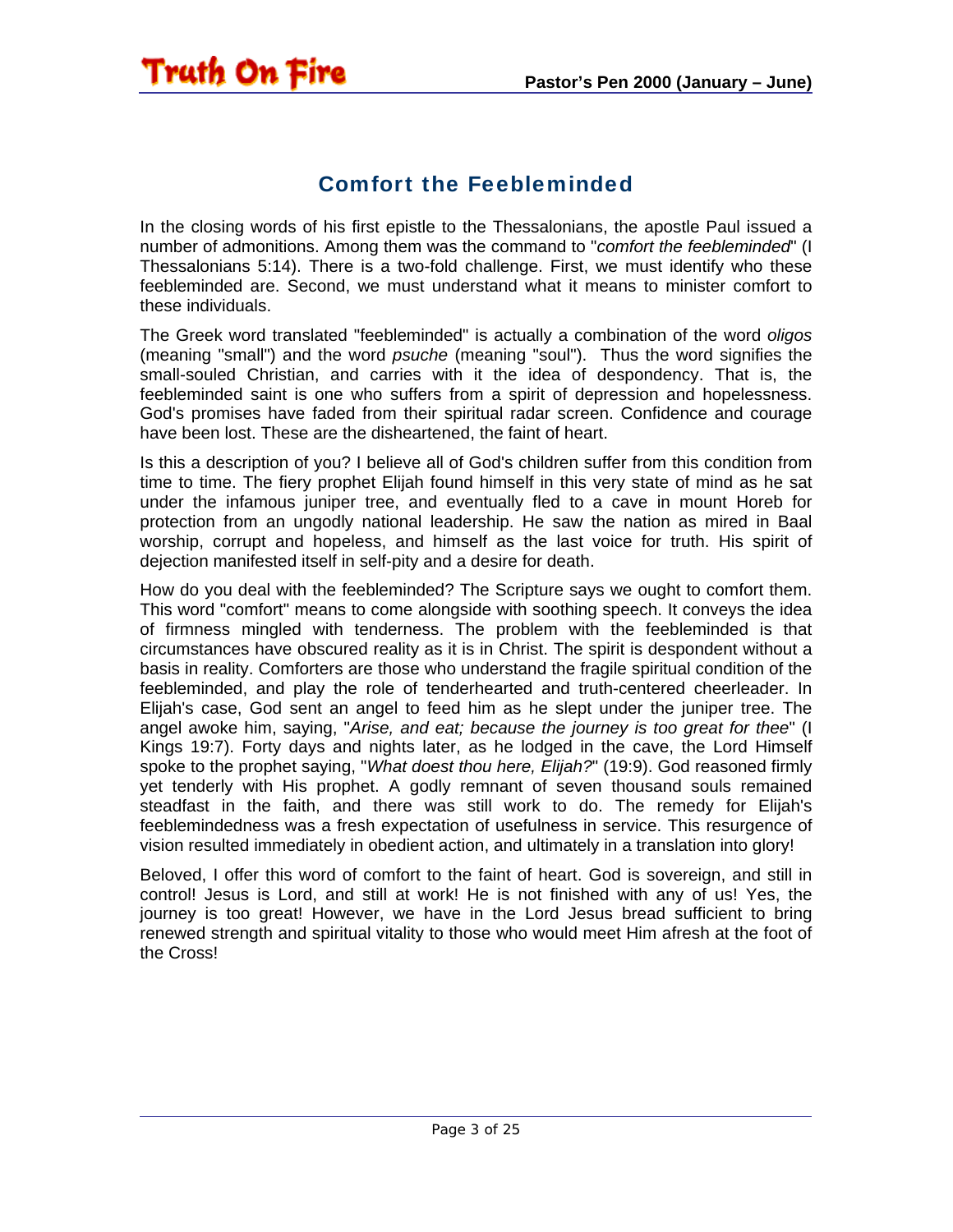#### The Enemy of Righteousness

<span id="page-3-0"></span>Truth On Fire

We embarked recently upon a study of the enemy of righteousness. The two most common designations given for our foe are Satan and the devil. Perhaps more than any other person, these titles speak volumes about his character and conduct.

*Satan* means "adversary", and represents one who stands in opposition to the will and purposes of God. He sets himself against all who purpose to live godly in this present world. He is a worthy opponent, and fears no man. Even the apostle Paul acknowledged his ability to "hinder" God-anointed missionary endeavor (I Thessalonians 2:18).

*Devil* means "slanderer." It is the translation of the Greek *diabolos*, consisting of *dia* ("through"), and *ballo* ("to throw or cast"). He is the diabolical one, hurling slander, accusation and temptation at the people of God. His weapons are designed to rip through the believer like a high-powered rifle round, and inflict damage sufficient to debilitate the spiritual life.

Satan is renowned for his unadulterated malice toward the people of God. His nature is sinister, his tactics masterful. Thus we are compelled to arm ourselves with knowledge for spiritual battle. Paul told the Corinthians, "*We are not ignorant of his devices*" (2 Corinthians 2:11). The word "devices" could legitimately be translated "thought processes." Paul understood the enemy's manner of thinking and how he would impose (if possible) those thought processes upon unwitting or ignorant targets. The context is the unforgiving spirit, which harbors resentment when offended, holds a grudge, and extracts revenge when the opportunity is provided. The plural "devices" suggests a quiver full tactical arrows aimed at distorting the truth, damning the sinner, and devouring the saint. This is why he must be studied.

The Lord Jesus rebuked the tempter saying, "*Get thee hence, Satan*" (Matthew 4:10). He issued a similar rebuke to Peter saying: "*Get thee behind me, Satan*" (Mark 8:33). The first of these came after the third and final temptation in the wilderness. The second came as Jesus was preparing his disciples for his passion and death. In both cases opposition was being offered to the purposes of God. God's plan was to establish His Son as Lord and Christ, King of kings, and Lord of lords.

In order for Jesus to accomplish this, the most powerful of kings would have to be conquered and destroyed. His name is Death! It was the devil who had the power of death. Both Satan and Peter were advocating the establishment of a kingdom that did not include death as a prerequisite. Jesus knew that such a course of action would ultimately render Him a second-rate king. A crown without a redeeming death would have allowed the devil to retain that power, leaving sinners hopelessly lost in his grip.

Comparing these two episodes instructs us that the child of God himself can become Satan's accomplice if he adopts a worldly mindset. Thank God Jesus never flinched or deviated from His purpose!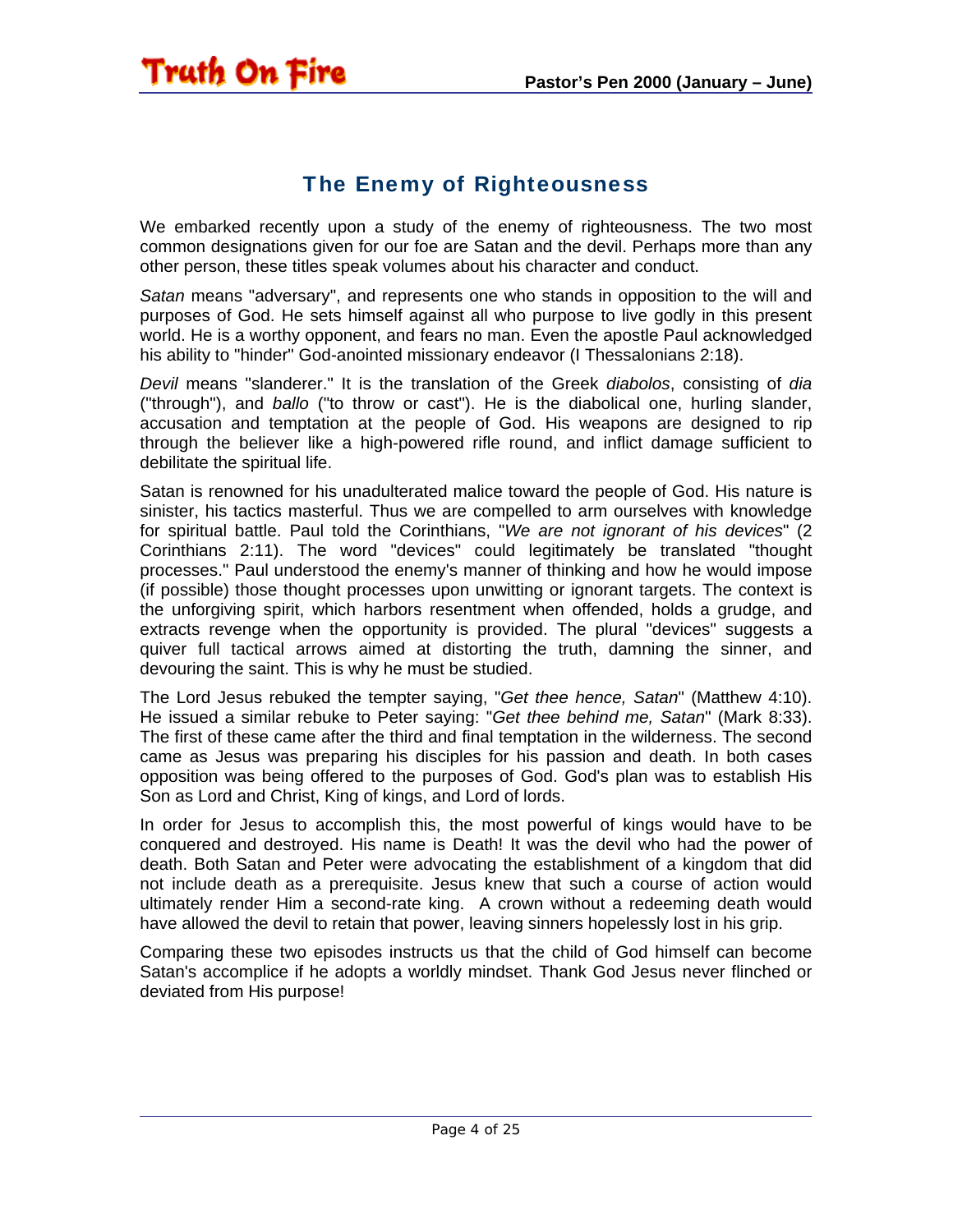#### Giant Killer or Grasshopper?

<span id="page-4-0"></span> Are you a giant killer or a grasshopper? This question seldom arises in our consciousness. Only occasionally does it create a blip on our spiritual radar screen. It does, however, carry huge significance for God's people both as individuals and as congregations. Our self-perception is directly linked to our vision of God!

 The children of Israel struggled with this very issue. They were at the threshold of entering the land of promise. The Lord had spoken to Moses saying, "*Send thou men, that they may search the land of Canaan, which I give unto the children of Israel*" (**Numbers 13:2**). Twelve men were sent — one per tribe. The land was already theirs by promise. This search was not ordered as a feasibility study. It was designed to be an evaluation of the land and its occupants. It was inevitable that in sizing up the opposition, God's people would be required to size up their God! So it is with us!

Two of these men — Joshua and Caleb — saw the enemy from God's perspective, and in the context of His promises. They sought to make the case for faith, saying, "*If the*  Lord delight in us, then he will bring us into this land, and give it us...only rebel not ye *against the Lord, neither fear the people of the land; for they are bread for us: their defence is departed from them, and the Lord is with us: fear them not*" (**14:8-9**). They reckoned correctly that this was a matter of obedience, not simply mindset. Failure to adopt God's view of the situation would constitute rebellion.

 Ten of those men came back with this report: "*We saw the giants, the sons of Anak…and we were in our own sight as grasshoppers, and* so *we were in their sight*" (**13:33**). God and His promises were omitted from their calculations. It must be recognized that these men brought back more than a *negative* report. In God's reckoning, it was an *evil* report. Their fear became infectious, and reached epidemic proportions! The fearful wept, murmured and complained, and ultimately turned hostile as they spoke of stoning the only two men willing to believe God!

The bottom line is that Israel had two choices. The first was to embrace the promise, and envision the giants through God's eyes. The second was to allow their perception of reality to trump revelation. For Joshua and Caleb, the revelation was the reality! This is true of every Christian and congregation determined to walk by faith, and not by sight! The result is God's pleasure!

The sad conclusion of this episode is the disqualification and death of those who refused to believe. God continued to care for and feed them for the next forty years during the prolonged death march. But they forfeited His best! Embracing and acting upon God's promises enables the believer to walk with the Lord, and experience His greatness as well as His goodness. So how is it with you? Giant killer or grasshopper?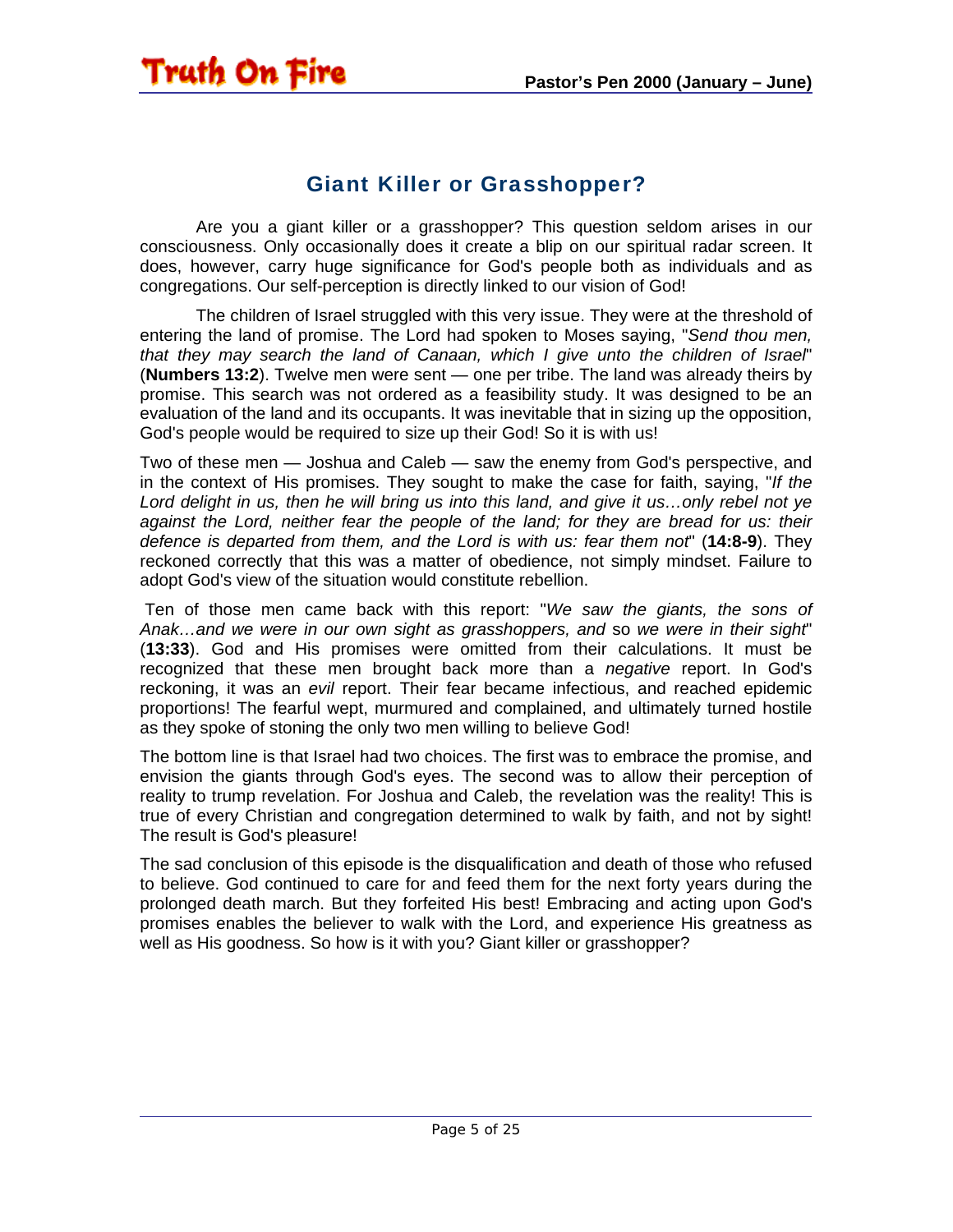#### The Local Church—A Special Entity

<span id="page-5-0"></span>Clint Akins is a close friend of mine. He has spent the last 17 years serving as a missionary in the island country of Madagascar. He is one of my heroes! We attended both college and seminary together (Tennessee Temple and Mid-America Baptist). Both of us were privileged to pastor churches during our seminary days. I was reminded recently of an incident that took place in the small Missouri town where Clint ministered.

After a year of knocking on doors, and spreading his God-given grace and compassion throughout the area, a handful of city leaders came to his home one night for a visit. Their purpose was to encourage and enlist him to run for Mayor of the city in an upcoming election. I will never forget His response to these men! With clear and unwavering resolve he said, "Men, I already have the most important job in this town! Why would I want to step down, and run for mayor?" Brethren, this is genuine heavenly perspective!

So what makes the local church such a special entity? Among the revelations of Scripture is the truth of I Timothy 3:15, which defines the house of God as *"the church of the living God, the pillar and ground of the truth."* Paul instructed Timothy that the very nature of its Founder is sufficient to govern the behavior of its membership, beginning with its leaders. After all, we are dealing with the Living God!

The title *"living God"* has an enlightening Biblical background! It is found 31 times in Scripture—15 in the Old Testament, and 16 in the New. The first usage is found in Deuteronomy 5. That context has Israel at the foot of Sinai, and God's awesome presence at the summit. The law was dispensed, accompanied by God's audible voice, deafening thunder, and a consuming fire. The nation feared for their lives in the presence of God's manifested glory! In verse 26 they inquired, *"For who is there of all flesh, that hath heard the voice of the living God speaking out of the midst of the fire as we have, and lived?"* After 400 years of exposure to a myriad of lifeless Egyptian deities, the sons of Abraham encountered a living God Who does indeed speak to sinners, and allows them to live! He is a God of glory and greatness who inspires awe in those to whom He reveals Himself. It is significant that "*the living God"* was a title first ascribed to Him by men.

This truth adds insight to the first New Testament usage of that title. In Matthew 16:16, Peter averred, *"Thou art the Christ, the son of the living God."* The knowledge that he had experienced God in the flesh came by revelation from the Father. From his Old Testament background, Peter was essentially saying this: "The living God Who revealed Himself to our forefathers was powerful in presence, thundering in His speech, aweinspiring in His acts, and compassionate to sinners! You are just like Him! You must be His Son!"

Friends, this is the God of the local church! Is he your God?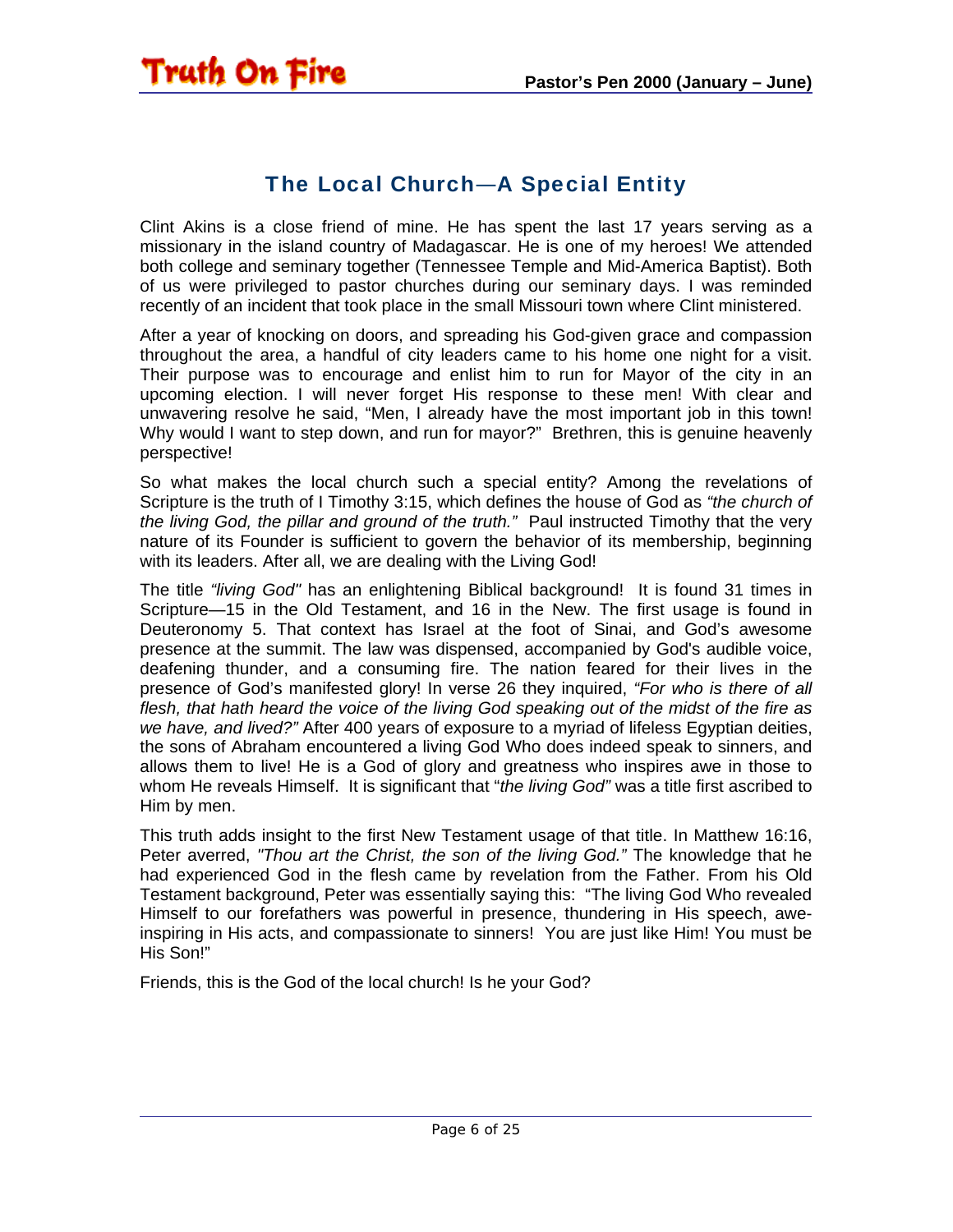<span id="page-6-0"></span>

#### Keys to Kingdom Usefulness

In a recent Pastor's Pen article regarding our enemy the devil, reference was made to the disciple Peter as he suffered a rebuke from our Lord. He and his fellow followers had heard the predictions regarding the Lord's death at Jerusalem. The specific text is Matthew 16:21-23. Peter had just confessed that Jesus was the Messiah—the Christ, the son of the living God (16:16). In so doing he received from his Lord a pronouncement of blessing. The revelation Peter had received from the Father had resulted in saving faith. We who have established a relationship with Jesus Christ understand this pattern of grace—a revelation, a reception, and a relationship.

Our text, however, reveals a sobering analysis of Peter's response to those predictions. Our Lord's response to Peter's verbal opposition to His death should stir us to spiritual sobriety. We ourselves, brethren, are capable of the same pitfalls that brought a firm rebuke to Peter from His Lord.

Peter fell short of Christ's expectations in two ways. First, there was a problem with his **mentality**. The word "*savourest*" (v. 23) is the Greek *froneo*, meaning "to mind, to think." Jesus was referring to Peter's mindset, which was dominated by the reason of man rather than the revelation of God. The verb is singular. Peter alone is the object of the rebuke. It is also present tense, indicating an ongoing tendency to be dominated by reason. The voice is active, suggesting that Peter's faulty thinking was not due to outside influences, which a passive voice would have suggested. He has acted on his own. Brethren, in this age of success-oriented religion we must be sure that our mentality about ministry reflects God's mind rather than the mind of this age. The preaching of the Cross is still the power of God!

Secondly, there was a problem with his **utility**. The issue of usefulness in kingdom work should be at the top of our list of life's priorities. Peter's utility factor was at the bottom. It was diminished because his mentality had placed him in an adversarial role. The word "*Satan*" means adversary. The command "*Get thee behind*" is the Greek word *hupago* meaning "to bring under." Jesus was admonishing Peter to bring himself under the authority of his Lord rather than injecting his controls into the situation. The potential is within us all to do the same, with the unsavory prospect of playing an adversarial role.

It was also diminished when he became a ministerial roadblock. The word "*offence*" is skandalon, which means a baited snare or trap. The ministry of Christ required a sacrificial death for sinners. Peter had actually become an obstacle to that end.

Our utility, brethren, depends upon our yieldedness to Christ's Lordship and our faithfulness to proclaim a Gospel of blood atonement for sinners. Thankfully, Peter resolved these issues and experienced great usefulness in the kingdom. Let us go and do likewise!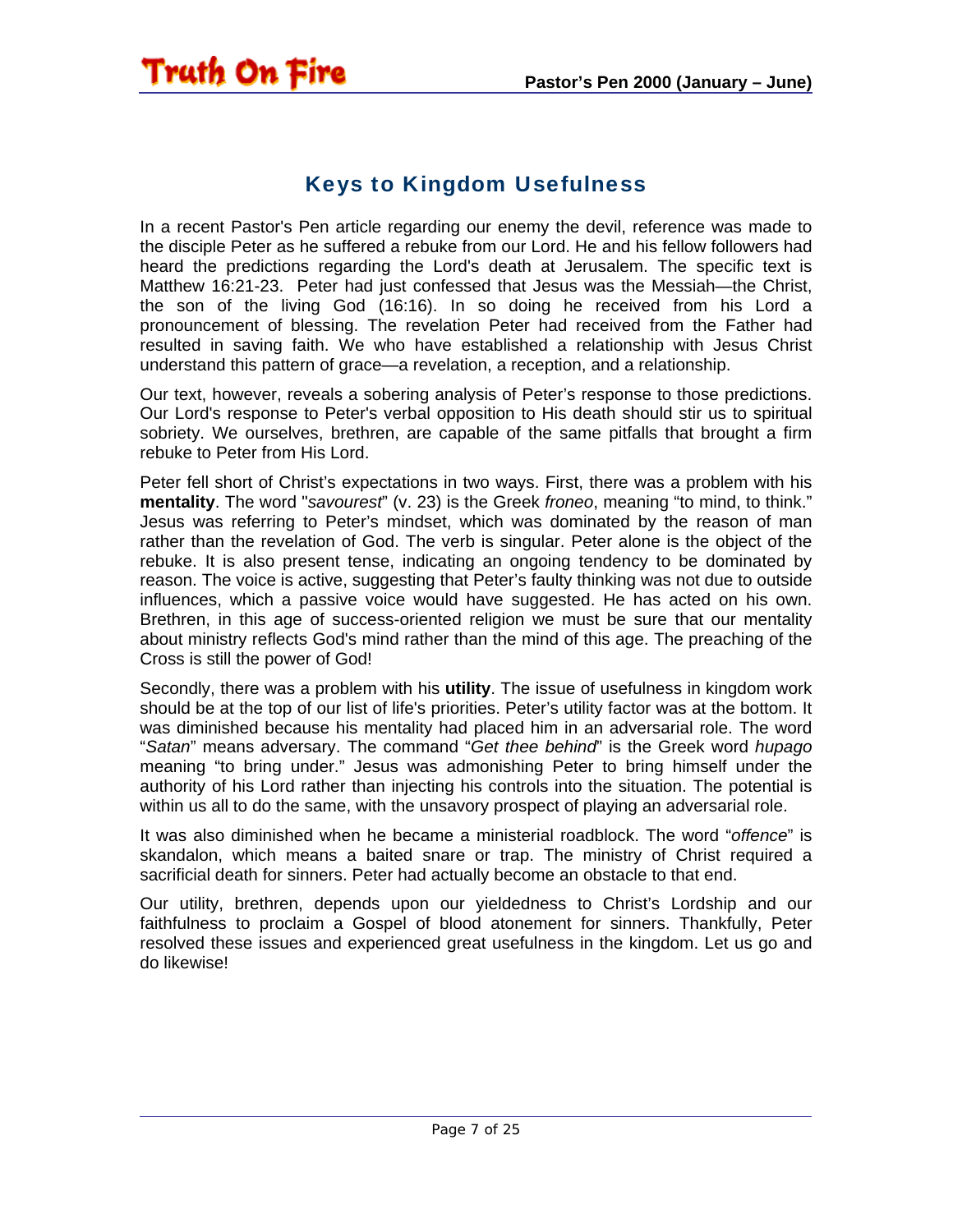#### The Primacy of God's Presence

<span id="page-7-0"></span>The Lord spoke these words to Moses at a critical juncture in Israel's history: "*My presence shall go with thee, and I will give thee rest*" (Exodus 33:14). A series of devastating plagues, including the death of every first-born male in Egypt, had brought Pharaoh to a place of capitulation in releasing God's people. Israel, by God's direction and under Moses' leadership, found them-selves encamped by the Red Sea between the proverbial rock and hard place.

As the armies of Pharaoh approached, the people accused Moses of leading them into the wilderness to die because of the lack of graves in Egypt. What they failed to realize was that God had planned this close encounter in order to get glory for Himself at Pharaoh's expense. The pillar of the cloud that was before them repositioned itself behind them, and prevented the enemy from advancing. A strong east wind blew all night, and parted the Red Sea waters. Israel moved across on dry ground. The Egyptians were later drawn into God's trap, and drowned in the midst of the sea.

God brought the nation to Sinai, and there gave them His law. Idolatry broke out during Moses' absence. God was prepared to destroy the nation. The intercession of Moses spared them God's immediate judgment. It also meant that Moses would continue to lead, and take full responsibility for, these millions of people as they moved through uncharted waters.

The task was formidable! Consider the challenges! Israel had no standing army, no combat veterans. Yet they were surrounded by a host of nations possessing skilled and fearless warriors. What about infrastructure? We take for granted the resources available to us to obtain food, clothing, and shelter. Israel had no such access. What about waste disposal? What about judicial matters, and the resolution of conflicts? Moses had his hands full with a nation facing potential hardships on every front. Few leaders in history have carried the burdens borne by this man. If Moses had resigned, and God had put up a job posting, would you have applied?

The Scripture before us reveals God's answer to Moses' chief concern. One thing was needful, and that was an assurance of His abiding presence. Moses had said, "*See, thou sayest unto me, Bring up this people: and thou hast not let me know whom thou wilt send with me*" (33:12). Again, "*If thy presence go not with me, carry us not up hence*" (33:15). The practical and logistical concerns were important. Yet in Moses' mind there was but one overriding necessity! God's manifested and abiding presence among the people!

Moses understood what modern-day religious leaders have apparently failed to learn. It is **the cloud**, not **the crowd**, which makes all the difference! Will you join me in praying that God's presence and power will be the abiding experience of this fellowship? Omit this, and it matters not what else we do!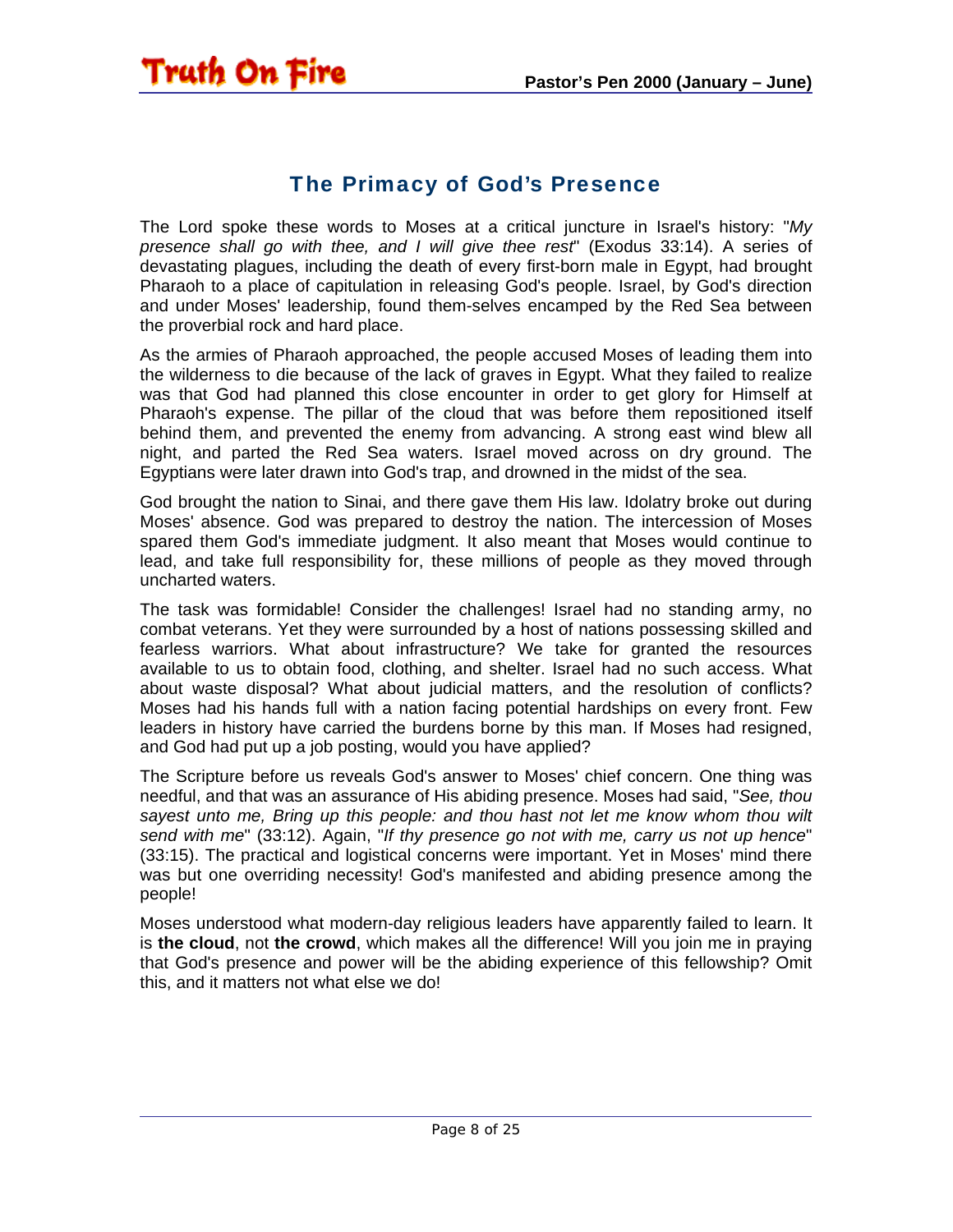#### Is Failure Always Fatal?

<span id="page-8-0"></span>**Truth On Fire** 

Several years ago I wrote this adage in the back of my Bible: "There is nothing fatal about failure, and nothing final about success!" Every spiritual success must be seasoned with appreciation for the grace of God, knowing that today's manna will not suffice for tomorrow. Every spiritual failure can be assigned a cause, and appropriate Biblical measures taken to remedy defeat. I would like to make two points about failure.

First, it may be said that failure is oftentimes unavoidable! In the Gospel of Matthew, Jesus offered this admonition to Peter and the disciples: "*What, could ye not watch with me one hour? Watch and pray, that ye enter not into temptation: the spirit indeed is willing, but the flesh is weak*" (26:40-41). The scene is the garden of Gethsemane. The Lord is agonizing, and the disciples are sleeping! The verbs "watch" and "pray" are plural and imperative. It is the group as a whole that is admonished. The second verb "pray" is middle voice, signifying that prayer under these trying circumstances was in the disciples' personal and best interest. They would be the direct benefactors of prayerfulness! One hour was not too much to ask, and temptation was the alternative.

The urging of Jesus went unheeded, and at His third return they hear the words, "*Sleep on now*" (26:45). These words are pregnant with significance! What Jesus essentially told these men was that their failure was assured. The opportunity for prayer preparation was gone! Failure was unavoidable! Brethren, God's historical time clock moves on, with us or without us. Windows of opportunity open, and then they close! Our failure to watch and pray makes spiritual failure unavoidable! God graciously grants windows of opportunity for pastors, churches, marriages and nations. Sadly, the opportunities slip away, and Jesus says, "Sleep on now! Failure in spiritual combat is unavoidable!"

Second, it may be said that failure is sometimes unacceptable! Take the example of Jonah, who was commanded by God to proclaim repentance to Nineveh. He fled from the presence of the Lord by paying the fare for a ship to Tarshish. In the midst of the ensuing storm he was "fast asleep" in the sides of the ship (Jonah 1:5). In verse 6 the shipmaster inquires, "*What meanest thou, O sleeper?*"

So here is another sleeper content to allow a window of opportunity to pass him by. But for Jonah failure was unacceptable! Instead of saying, "Sleep on now Jonah! I have another prophet! You've blown it, son!" God releases the hounds of goodness and mercy on His man, and brings the reluctant preacher to the wicked city of Nineveh. God works His pity and compassion in spite of the prophet!

O wonder of wonders, my friend, that God in His sovereign pleasure chooses to use any of us for His purposes and glory! Praise God that our failures are not always fatal!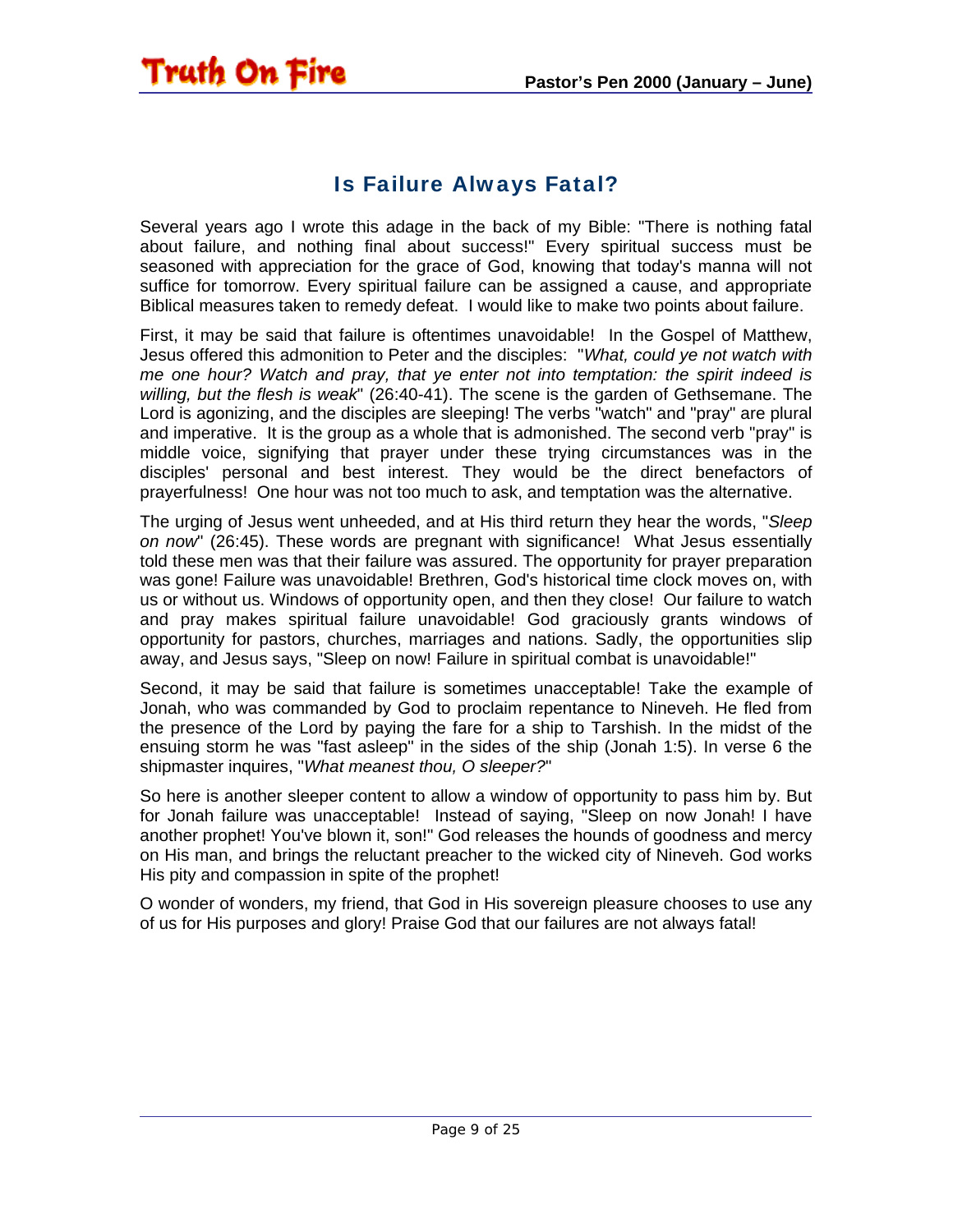#### What Type of Church Member?

<span id="page-9-0"></span>Ask ten people to provide their definition of a good church member and you'll receive ten different responses. This disparity of answers is traceable to differing degrees of Biblical understanding. I would expect some responses to sound something like this: "Well preacher, I just don't think that being a member of any church is that important. It sure can't get you to heaven, right?" I agree that church membership is never the foundation upon which God justifies sinners. However, the testimony of Scripture affirms that both identity and involvement with a local body of believers is a fruit of genuine discipleship. So then, is church membership a requirement for salvation? No! Is it an evidence of one's desire to walk with God in holiness and power? Absolutely!

 There are three distinct types of church members. The first is the **nominal** member. They take comfort in the fact that they have a membership somewhere. It is often a sentimental thing. It may be a thousand miles and twenty years removed from their current situation, and have no spiritual or practical value whatsoever. This does not matter. This is their membership, and they're sticking to it! They may attend other churches along the way, but have no intent to join.

The second is the **marginal** member. These actually move their membership after relocation. Perhaps they have belonged to the same church for years. They made a profession of faith in Christ, and were baptized into a membership. There exists, however, no evidence of spiritual vitality or growth. They attend church ...sporadically! Sunday morning is usually sufficient to satisfy their need for involvement. They give an occasional financial gift, but tithing is out of the question. They are the first to complain that the church cannot meet its financial objectives or keep a full-time pastor, and the last to realize that they are the main problem. The word "commitment" is a foreign spiritual concept.

The third is the **functional** member. These place a high priority upon the kingdom of God as expressed by the local church. They love truth, and long to hear it proclaimed! They desire to serve, and employ their gifts and talents. They reckon the Lord as creditor number one, and render tithes and offerings to Him faithfully. They understand that a direct relationship exists between local church outreach and the degree of spiritual light and or darkness within their community. In short, they love the things that Jesus loves, and set their priorities accordingly!

I would challenge each of us to make an honest categorical assessment. The bottom line is this. Only the **functional** are reckoned among the **faithful**! I have come to rejoice in my status as a bivocational pastor! Why? It provides an opportunity to minister the truth to a minority of functional members who would otherwise be spiritual and financial victims of the nominal and marginal.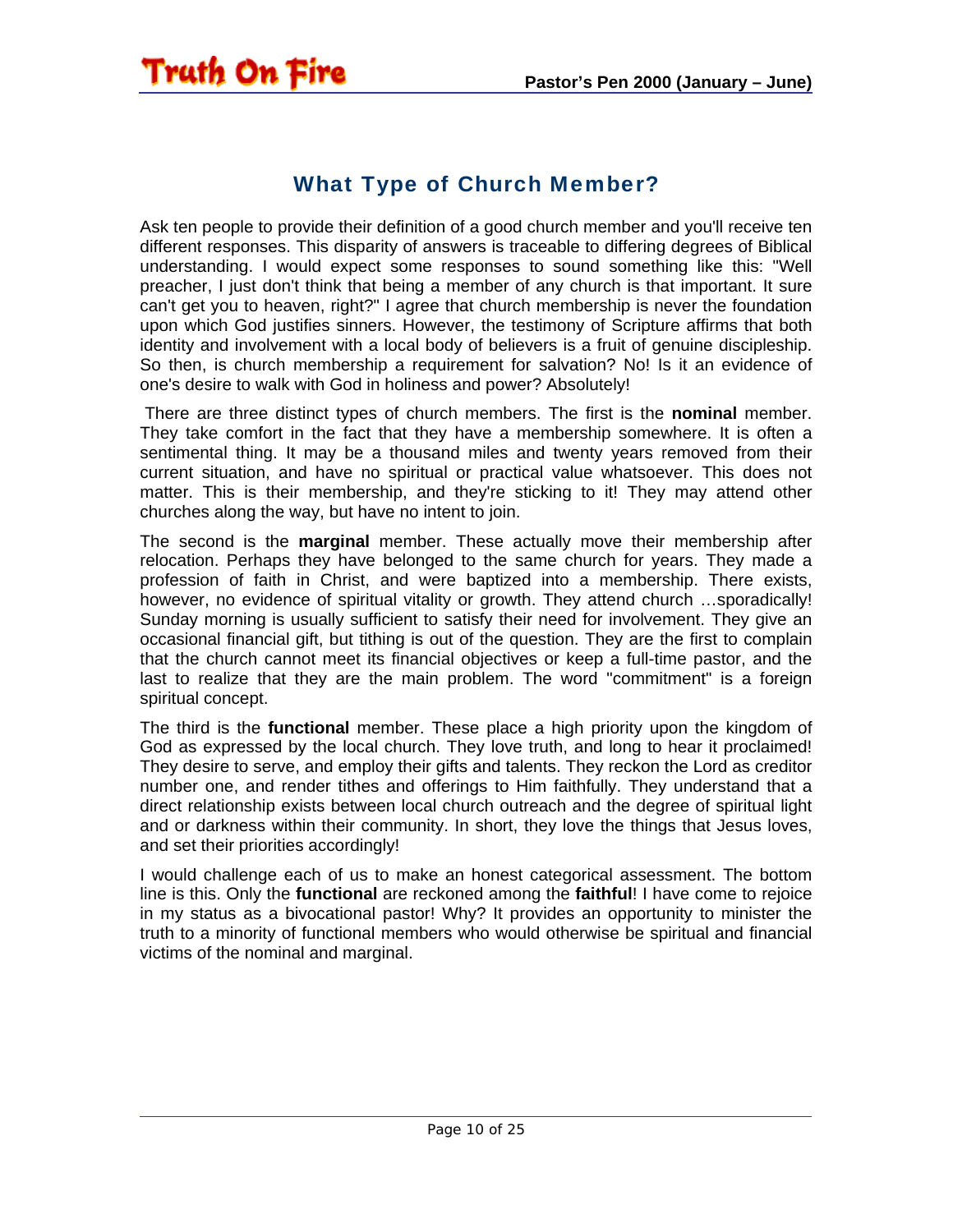#### A Disciple Indeed!

<span id="page-10-0"></span>Truth On Fire

Discipleship is a dominant theme in the New Testament. Jesus used the word *disciple*  extensively throughout His teaching ministry to identify His followers. The commission He gave the church to *teach all nations* was essentially a command to make disciples. Luke the physician, as he chronicled the early years of the church in the book of Acts, referred to bands of believers as *disciples* on several occasions. The apostle Paul used the word *servants* to describe those who had willingly placed themselves under the authority of Jesus Christ.

 The word disciple means "learner, follower." It refers to one who holds another person (as to character, manner of life, and teachings) in such high esteem that they desire to emulate this individual. The teacher thus becomes the mentor, and the disciple seeks to incorporate their philosophy into their own thinking and behavior.

Practical illustrations of this concept abound. Tiger Woods has become the golfing ideal for many of his fellow competitors. His swing mechanics, coupled with his attitude and work ethic, have become the standard for success. Michael Jordan had the same impact. Commercialism capitalized on his hard court success when young people would say; "I want to be like Mike!" Karl Marx, the father of militant communism, continues to wield his influence. The halls of government and universities are full of his devotees, advocating godless humanism and the redistribution of wealth as the keys to building a great society.

This leads us to the fundamental question, "Whose disciple am I?" In the light of eternity and the judgment to come, the wise individual gladly affirms, "I am a disciple of Jesus Christ!" There is no greater Person—He is God in the flesh! There is no greater accomplishment—He became sin for us, Who knew no sin, that we might be made the righteousness of God in Him! There is no greater conquest—He conquered death, Hell, and the grave via His resurrection! There is no greater body of teaching—every word that proceeded from His lips was truth! There is no greater love! There is no greater future! There is no greater hope! There is no greater deliverance! There is no greater peace! There is no greater joy! There is none so worthy as the Lamb of God, which taketh away the sin of the world!

 Friend, are you His disciple? Do you esteem His character, conduct and creeds as worthy of pursuit? Are you willing to abandon your self-interests to His? Can you say with the apostle Paul, "*I know whom I have believed, and am persuaded that He is able to keep that which I have committed unto Him against that day*"? Beloved, *that day* is fast approaching! It's time to cast our lot with Jesus Christ, and leave the ranks of the uncommitted! It is time to be a disciple indeed!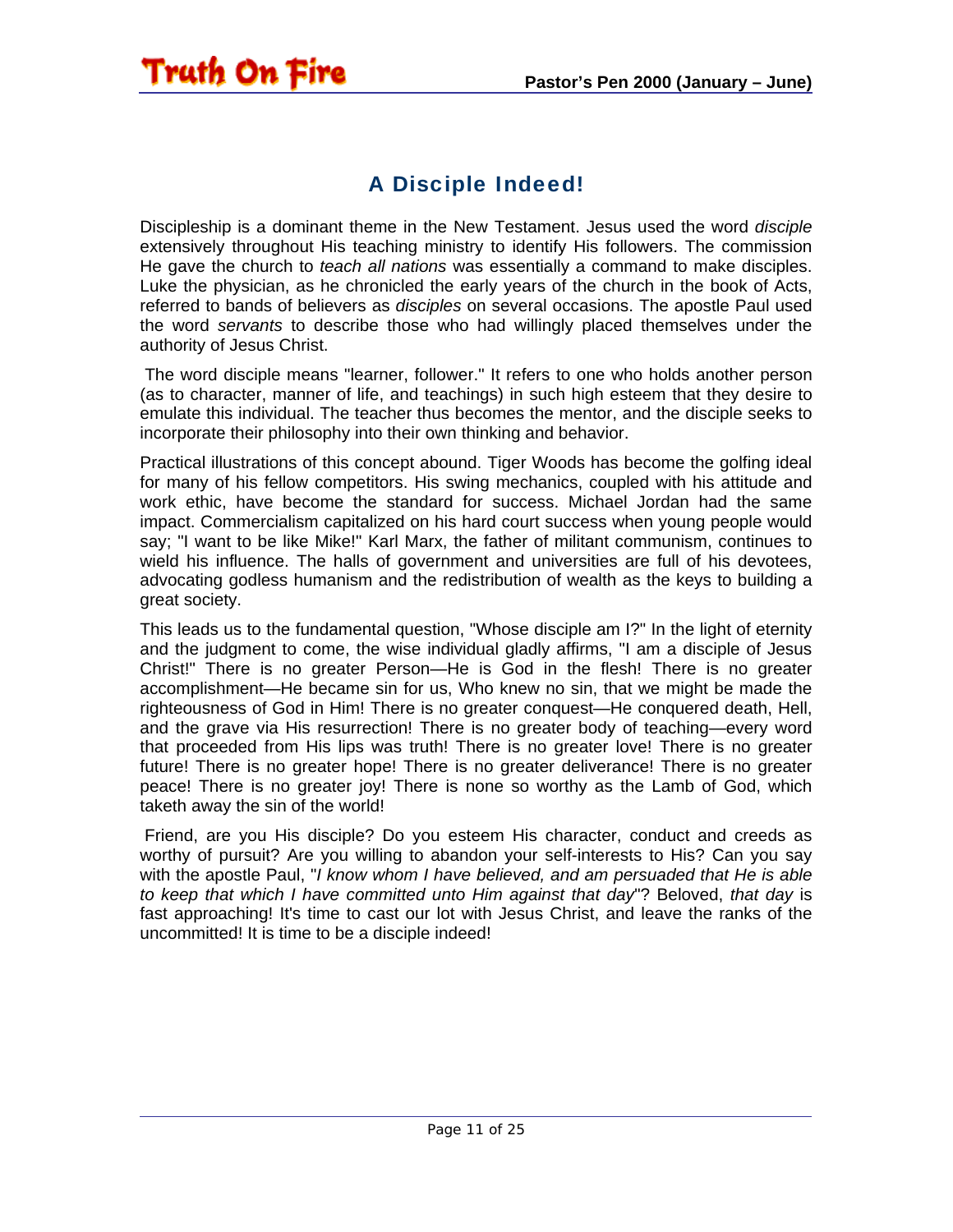#### Wanted: Men of Activity!

The Proverbs tell us that when a man's ways please the Lord, He makes even his enemies to be at peace with him (Proverbs 16:7). The relationship that existed between Pharaoh and Joseph is one of many illustrations of this principle. Joseph's strength of character and resolve for purity ultimately took him from prison to become second in command in Egypt. In this regard, he pictured the Christ to come.

Jesus went to the cross of Calvary as a lamb without blemish and without spot. There he bore our sins in His body on the tree, and endured a suffering worse than Hell itself. He became an inmate of sorts in death's prison house for a period of three days and nights. Death, however, had no claim on this sinless warrior. Divine power released Him from death's grip in glorified fashion. Forty days later He ascended to the Father's right hand, and ever lives to make intercession for those who come unto God by Him.

The favor bestowed upon Joseph continued to manifest itself as the famine in Canaan brought his entire family (esp. his father Jacob and brother Benjamin) into Egypt. Joseph brought five of his brethren to meet Pharaoh. They petitioned him for the land of Goshen where they could maintain their flocks and herds as shepherds. Pharaoh granted their request for Joseph's sake, and went a step further. He authorized Joseph to grant the stewardship of his own cattle to any "*men of activity*" (Genesis 47:6) among Joseph's kin.

The phrase "men of activity" is full of significance. It refers to men who are industrious hard working and responsible. Joseph himself was a man of activity, and had been given the stewardship of all Pharaoh's possessions. He had already experienced what Pharaoh was now offering to these other brethren. Pharaoh was essentially saying, "Joseph, I will allow those among your kin who share your *character* as men of activity to share your *privileges* as well. I trust your judgment in the matter."

Brethren, our Lord is looking for men of activity to whom He can entrust His riches! His church is in dire straits for men of this caliber. Men of activity are men of vision, engaging themselves in kingdom interests. They consider the stewardship of God's possessions a great privilege and serious responsibility. They are faithful! They honor God with their material and financial substance. They lead their families. They do not need an organized visitation program to evangelize the lost. They are on mission for God! They understand that every advance made in becoming more like the Lord Jesus carries with it additional privileges as a steward. It is the man of activity that experiences God's best!

May our God increase their tribe! Amen!

<span id="page-11-0"></span>Truth On Fire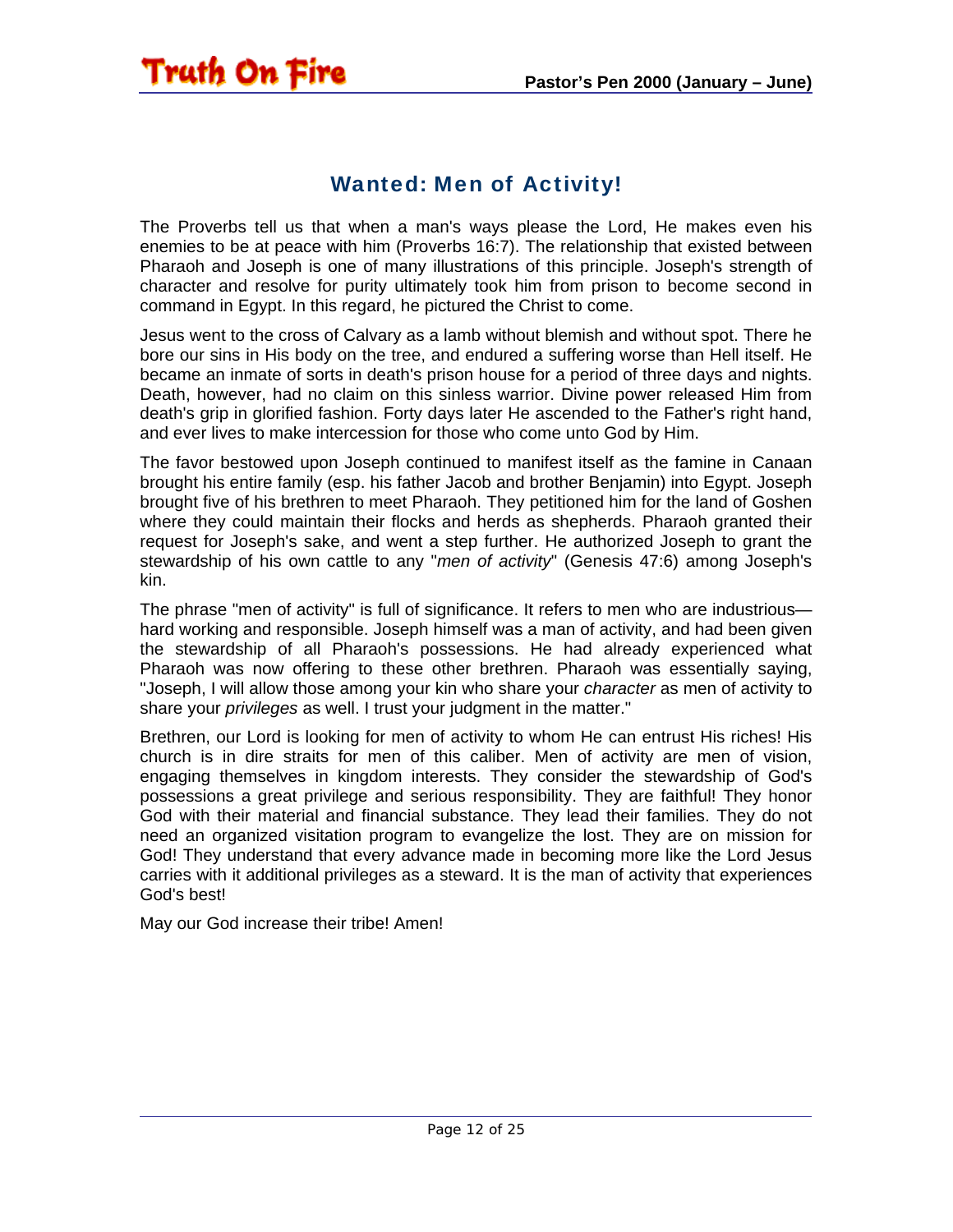#### The Presence of the Lord

<span id="page-12-0"></span>**Truth On Fire** 

David made this inspired assertion at the close of Psalm 16: "*in thy presence is fulness of joy*" (16:11). This axiom was more than a concept with David. It was born of experience. In II Samuel 6, we have the account of the Ark of the Covenant being returned to Israel after David and thirty thousand elite soldiers had smitten the Philistines. The Scriptures tell us that "*David and all the house of Israel played before the Lord on all manner of instruments*" (6:5), that "*David danced before the Lord with all his might*" (6:14), and that "*David and all the house of Israel brought up the ark of the Lord with shouting, and with the sound of the trumpet*" (6:15). Why all the joy and celebration? The Ark, as the centerpiece of tabernacle furniture, signified the return of God's presence, the One Who "*dwelleth between the cherubims*" (6:2).

This was a great day for David. The seat of his reign had recently changed from Hebron to Jerusalem. What better way to establish his throne than to secure God's presence for the kingly tasks ahead! As Moses before him, David esteemed the presence of God as the absolute essential to spiritual success and national prosperity. Read the Psalms, and you'll discover that this "Sweet Singer of Israel" exemplified this principle in his private as well as public life. Oh, what it would mean to God's church today if His people could rediscover this same obsession for His presence, and the fulness of joy that accompanies it.

In contrast to this glorious experience, other Biblical references to God's presence bring a moderating sobriety to the issue. Two come to mind. The first is that of Cain. God had offered him acceptance if he would do that that which was right regarding obedience in sacrifice. He spurned the offer, and committed murder. The Lord revisited him, and pronounced a curse. He would be a fugitive (on the run) and a vagabond (drifter) all his life. So Cain "*went out from the presence of the Lord*" (Genesis 4:16). How sad are these words! Here was a lost man who encountered God in one-to-one dialogue, but opted to abandon the Lord's presence in pursuit of his selfish lusts.

The second is Jonah. Tasked by God to preach repentance to wicked Nineveh, he chose rather to flee "*from the presence of the Lord*" (Jonah 1:3). The result was turmoil. Here was a saved man whose selfish disobedience placed an entire crew of sailors in jeopardy. He refused to be comforted in spite of severe chastening and a successful mission. He discovered afresh that "*salvation is of the Lord*" (2:10), but continued to wallow in self-pity, anger and displeasure over the display of God's mercy toward the Ninevites.

Conspicuous in the lives of both men was the absence of joy! This vacuum was directly linked to an aversion for God's presence spawned by self-interest. When God's people fail to enjoy God's presence, there is but one cause!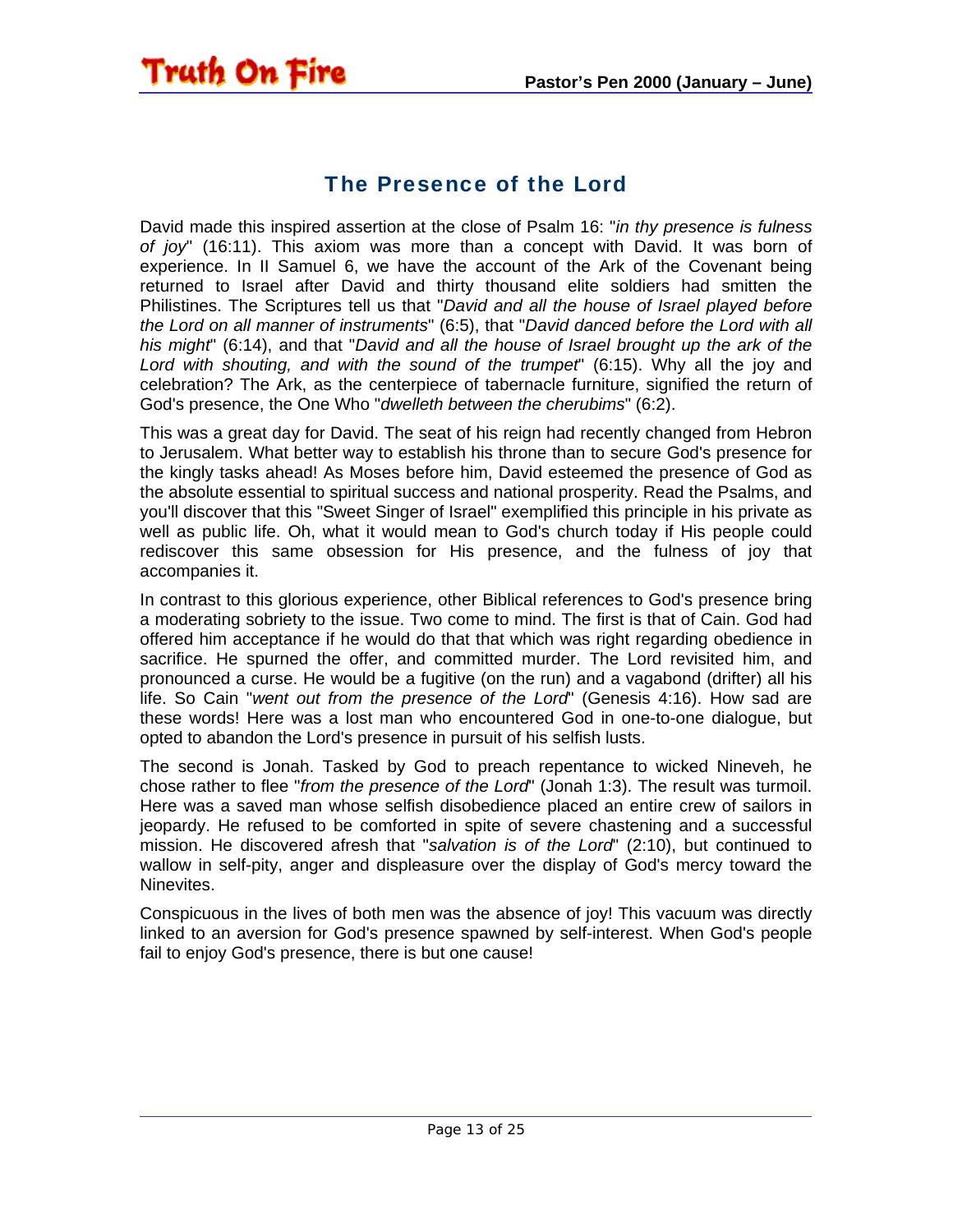### Keep On Running!

<span id="page-13-0"></span>Truth On Fire

One of the athletic metaphors used frequently by the apostle Paul to describe the Christian life is that of the race. In Hebrews 12:1, we find this exhortation: "*Wherefore seeing we also are compassed about with so great a cloud of witnesses, let us lay aside every weight, and the sin which doth so easily beset us, and let us run with patience the race that is set before us*." We derive our English word "agony" from the Greek word translated "race." It signifies struggle and conflict, and speaks of an arduous trek as opposed to a jog through the park. It has little or no relationship to the modern-day religious huckster who preaches a health-and-wealth gospel from a glittering television studio. It rather depicts the uphill, upstream struggle of true believers seeking to live godly in the midst of a wicked and perverse world.

This race is *set before us*. Jesus Himself was engaged in a race. He revealed on several occasions the exact nature of His race—doing the will of the Father! Beloved, this is our race as well. The servant is not greater than his Lord. Simply stated, the race that is set before us is that of doing the will of God!

How shall we then run? First, we must run circumspectly. That is, we must look around, and be aware of those who are watching us. In my view, the *great cloud of witnesses*  represents the world. They are constantly observing the conduct of those who claim to know God. Do you want an accurate assessment of your race progress? Ask an unsaved co-worker, neighbor, or family member. The witness they offer will likely be on target!

Second, we must run patiently. The phrase *with patience* speaks of an abiding under the load, a sticking with the task, a refusal to quit. The verb form of this noun is found in 12:2. It is said that Jesus *endured* the cross. Patience is cultivated through tribulation. The cross of Jesus represented the ultimate hardship! Has your burden exceeded His?

Third, we must run efficiently. This requires laying aside *every weight*. These are the distractions of life that slow us down. These activities are not inherently sinful. They do, however, make it more difficult to get the will of God done. They are the equivalent of football play-action. Misdirection puts the defensive player out of position to make the play. Would you say that you are in position with regard to God's will, or misdirected?

Fourth, we must run courageously. The phrase *the sin which doth so easily beset us* speaks of the specific sin of discouragement. This is why 12:3 tells us to consider the endurance of Jesus, lest our minds become *wearied and faint*. We are beset (wellsurrounded) daily with many reasons to abandon the race. Many have succumbed to the sin of discouragement. The courageous are those who consider Christ. They anticipate sharing ultimate victory and joy with their Lord simply because they kept on running!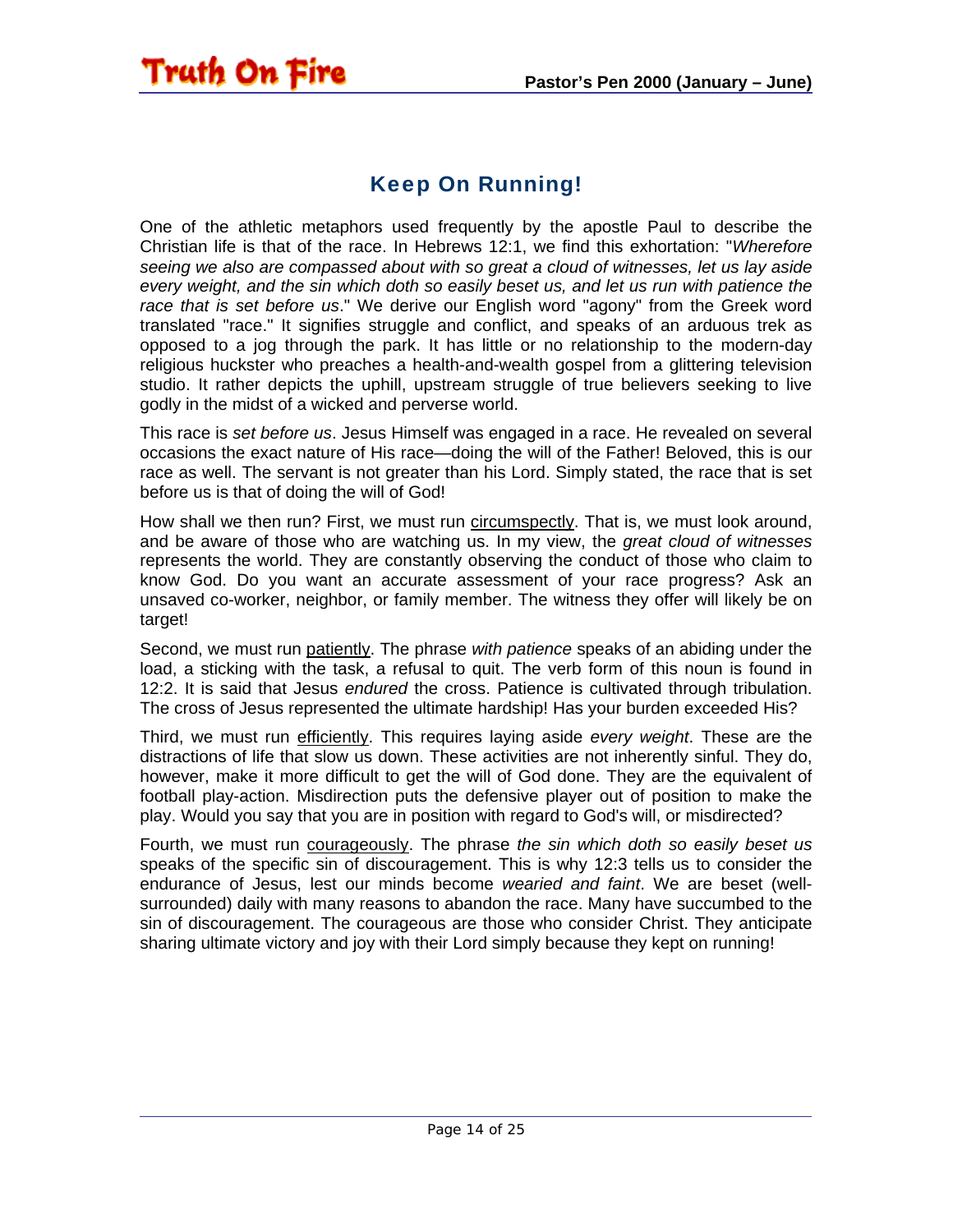#### Our Most Valuable Asset

<span id="page-14-0"></span>Truth On Fire

Shock waves of anxiety recently rattled the financial markets. The erosive effects of a court ruling against Microsoft continue to chisel away at NASDAQ tech stocks. The plunge in Microsoft stock itself has now cost Bill Gates (on paper) an estimated 20 billion dollars. Fears of inflation and higher interest rates swept the market Friday, resulting in a 617-point drop in the Dow Jones Industrial average, the largest single day drop on record. Smart money is now scrambling for safe haven in order to protect financial assets.

Have you considered your spiritual assets? Jesus Christ is "*the same yesterday, today, and forever*" (Hebrews 13:8), as is His inspired and inerrant Word! Its integrity and power are unshakable It is our most valuable asset!

First, the Word is a revealer. It unfolds to man the person, nature, and work of a righteous and loving God. It is also "*a discerner of the thoughts and intents of the heart*" (Hebrews 4:12). The Scripture says, "*where there is no vision (revelation), the people perish*" (Proverbs 29:18). God's eternal Word, as revelation, is an infinite source of knowledge for the spiritual sojourner.

Second, it is a regenerator. It has the power to impart life to those who believe its message of redemption. Peter informed his audience of readers that they had been "*born again, not of corruptible seed, but of incorruptible, by the Word of God, which liveth and abideth forever*" (I Peter 1:23). Paul desired for the Philippians to be "*holding forth the Word of life*" (Philippians 2:16). What other asset do you possess that has this same life-giving power?

Third, it is a cleanser. Jesus said to his disciples, "*Now ye are clean through the word which I have spoken unto you*" (**John 15:3**). David provided his own rejoinder when he asked, "*Wherewithal shall a young man cleanse his way? By taking heed thereto according to thy word*" (**Psalm 119:9**). Brethren, it is impossible to walk with God apart from holiness. The word is the cleansing agent provided by our Lord to enable us to walk with Him in sanctification.

Fourth, it is an illuminator. David proclaimed, "*Thy word is a lamp unto my feet, and a light unto my path*" (**Psalm 119:105**). He further affirmed, "*The entrance of thy words giveth light*" (**130**). God's word illuminates the mind, and dispels the darkness that this world and its god would impose upon us.

Fifth, it is an igniter. The two men to whom Jesus appeared and spoke on the road to Emmaus recounted their experience, saying, "*Did not our heart burn within us, while he talked with us by the way, and while he opened to us the scriptures?*" (**Luke 24:32**). Burning hearts are produced by the ingested word! It must be our daily fodder for spiritual fire!

Brethren, while so many contemplate the fragile and temporal nature of monetary assets, let us take time to rejoice in the formidable and eternal nature of God's Word, and recommit ourselves to consuming and living its truth!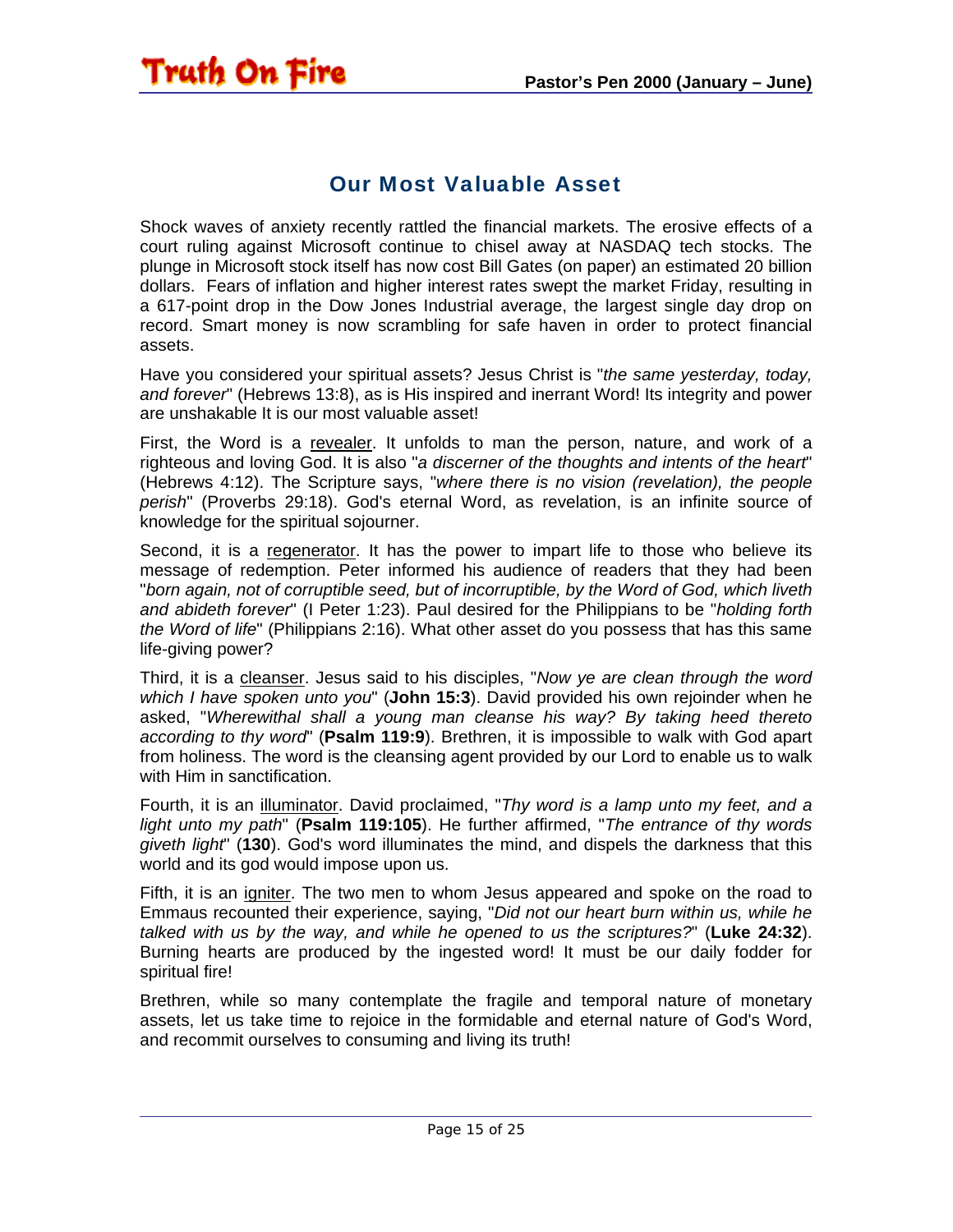#### God Giveth the Increase!

<span id="page-15-0"></span>Truth On Fire

Have you noticed how rapidly growing church ministries often undergo investigation by church growth experts to determine what mix of ingredients produced that growth? This is especially true of the modern-day Megachurch. These so-called experts identify the methods, and publish their findings. One of the hottest books of the early '70's was "*The Ten Largest Sunday Schools and What Makes Then Grow*" by Elmer Towns. The prospect of replicating such success motivates many pastors in stagnant ministries to buy these books and employ the methodologies. Personally, I find no fault with any pastor wanting to emulate the victories of others for the glory of God! The Scriptures, however, clearly define both the source and the method of genuine church growth.

The apostle Paul wrote these words to the Corinthians: "*Who then is Paul, and who is Apollos, but ministers by whom ye believed, even as the Lord gave to every man? I have planted, Apollos watered; but God gave the increase*" (I Corinthians 5:5-6). God is the source of all true increase; that is, as God reckons increase. It is the Lord that adds to the church those that are being saved (Acts 2:47).

In the days following the Pentecostal outpouring of the Holy Ghost, this was a daily occurrence! The increase of God is a matter of sort rather than size, virtue rather than volume, repentance rather than recruitment, and regeneration rather than reformation! The great danger of circumventing these precepts in order to build a crowd is the potential influx of the unregenerate into the membership. This is perhaps the number one problem in the American church today. There is a vast difference between God's increase and a larger crowd!

Paul also said that he and Apollos were *ministers* (servants), human instruments through whom the Lord brought His Gospel. In hearing the Word, the Corinthians believed on the Lord Jesus, and were saved. As servants, God gave Paul and Apollos to the Corinthians. In like manner, God gives planting and watering servants to every believer. We know from II Timothy 2:10 that, in Paul's mind, the words *every man* are equivalent to every *elect* man. In summary, we have here two servant spirits so given to the Lord that He is able to give them to others for the purpose of planting and watering the truth of the Gospel. If you are looking for a God-sanctioned method for increase, you have found it!

Two critical questions arise from this analysis: (1) Is the increase that God gives sufficient for me?, and (2) Am I a servant at heart willing to be given to others by God for the purpose of planting and watering? Blessed are individuals and churches that answer in the affirmative to both queries! Experts and methods are a dime a dozen. God is looking for servants that He can give to others! The servants plant and water. God gives the increase according to His good pleasure! Are you available?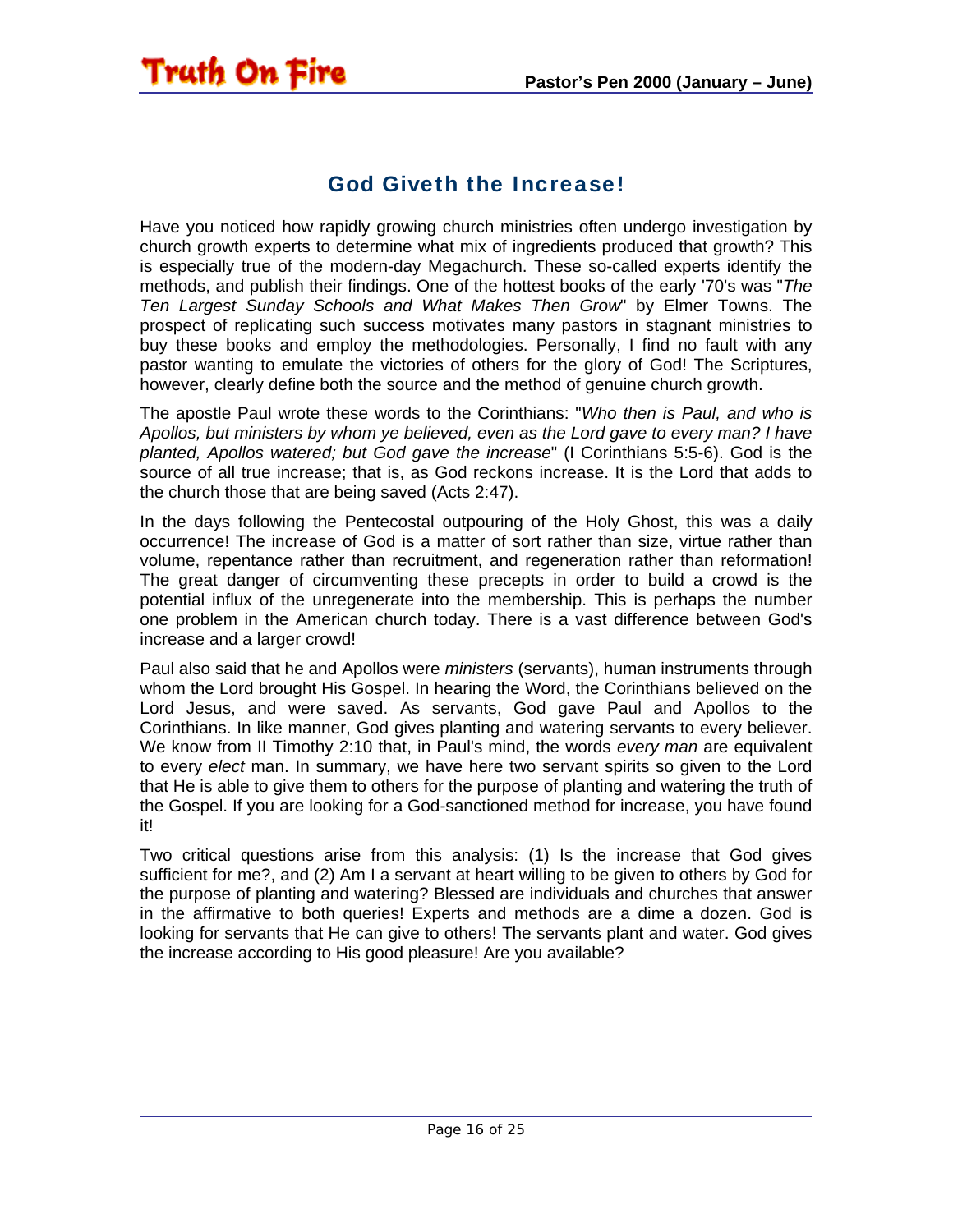#### The Sinister Nature of Selfwill

<span id="page-16-0"></span>All of us have memories—some bitter, some sweet! The patriarch Jacob was no exception. On his deathbed Jacob recounted perhaps the most disturbing of his memories: the cruelty and slaughter enacted upon Hamor, his son Shechem, and an entire city of recently circumcised men. That incident left a grievous wound in his heart, and an indelible stain upon his mind.

Genesis 33-34 tells us that Jacob had purchased land, built an altar of worship, established a home for his family in Shechem, and cultivated amiable relationships with his neighbors, the Canaanites and Perizzites. The stability he had achieved represented a significant advance upon his days as a fugitive from Esau, and his servitude at the hands of uncle Laban. Jacob had finally begun to realize the fulfillment of God's promise to him years ago at Bethel.

All of these fruits of God's grace were destroyed in a day. His two sons—Simeon and Levi—exacted revenge upon Hamor and his son Shechem, who had defiled their sister Dinah. They conspired to kill with the sword every male in the city, and carried out their plan fiercely and unmercifully. The fear of reprisal from the land's inhabitants caused Jacob to uproot his family, and flee for Bethel under God's direction.

Listen to Jacob's deathbed description of this wicked act as recorded in Genesis 49:6: "and in their selfwill they digged down a wall." What an instructive analysis offered by this 147 year-old man! The essence of their behavior was revealed! It was driven by selfish and impulsive desire without regard for the welfare of others or the disastrous consequences. They were bent on a course of action from which they refused to be deterred. The wall they destroyed was the aforementioned prosperity, stability, and security as a reflection of God's goodness. It was built with blood, sweat, and tears. Jacob, his entire family, and all the inhabitants of the land benefited by this wall that had been erected. These sons did more than break the wall down. They wrecked its foundation! A rebuild was impossible!

Selfwill is a sinister thing! It cost Lucifer his position as an anointed cherub, and secured his eternal damnation in the lake of fire. It is the one sin that sets itself against repentance and surrender to the will of God. It is the sin that damned Cain, and disqualified King Saul. It is the sin that robbed Samson of his power, his ministry, his eyes, and his life. From pulpit to pew, it is the sin that digs down the wall of a church ministry, and frustrates the grace of God.

The remedy for selfwill, and its debilitating effects upon the Lord's church, is repentance wrought by the Spirit of God! The residents of Nineveh would testify to us that a certain kind of repentance is required for both sinners and saints—repentance before it is too late!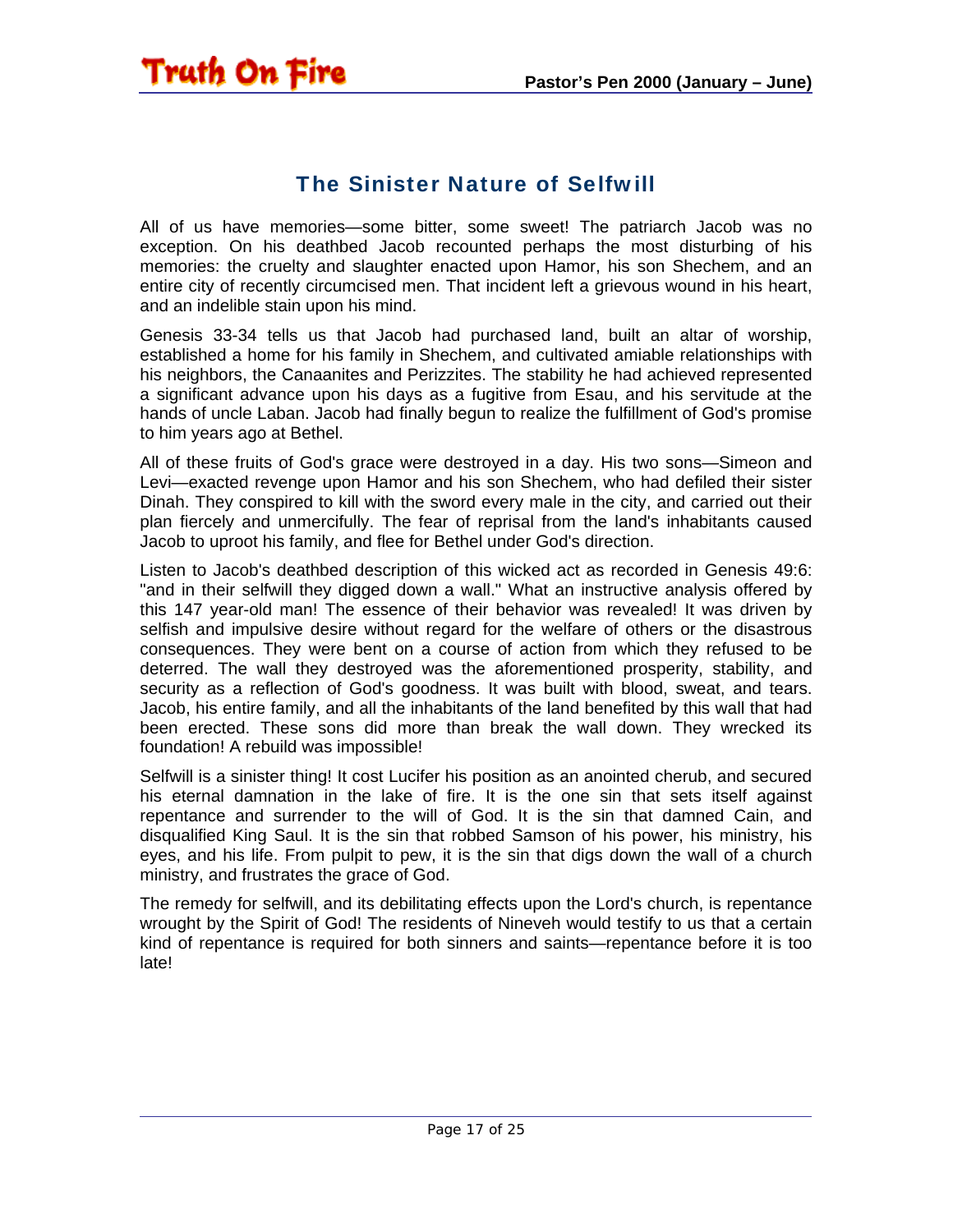#### Earthen Vessels

<span id="page-17-0"></span>The apostle Paul reminded the Corinthians that "*we have this treasure in earthen vessels*" (**II Corinthians 4:7**). The earthen vessel was literally a clay pot that might be employed for any number of household purposes—most being rather base or mundane in nature. Is it not amazing that God chose to place His Gospel treasure within such vessels?

I can remember one of my seminary professors, Dr. Tommy Hight, citing these words in one of his favorite admonitions to young pastor-preachers. He would say, "Brethren, in your ministry always remember that God has placed His treasure in earthen vessels, and that sometimes those vessels become mighty earthen!" He was making reference to the people we would pastor as well as to ourselves. In calling attention to this great truth, he sought to instill a sense of personal humility and compassion for people. I am constantly reminded of his wise words, and the earthen nature of these vessels!

Paul also made known God's purpose for implanting such a glorious treasure in such an unlikely place—"*that the excellency of the power might be of God, and not of us*." God is unlike the average householder in that all of His vessels were both created and purchased by Him. When these earthen vessels appear to excel in the function for which they are employed, it is the owner of the vessel who must be credited for the wise design, the skillful allocation of resources, and the results. How can the earthen vessel claim what rightly belongs to the master of the house?

The fundamental problem in Corinth, which Paul readily addressed in the opening chapter of his first epistle, was that earthen vessels were being exalted as if they actually possessed some inherent ability to produce spiritual fruit. The power of Jesus alone can account for any and all eternal good wrought through His vessels! Jesus Himself said, "*Without me, ye can do nothing*" (John 15:5).

The label *earthen vessel* is cause for humility, which is to be distinguished from low selfesteem. Consider the Master of our spiritual house, and the choice He made regarding us. He foreknew these earthen vessels with all their cracks, blemishes, and rough edges. Yet He set His affection upon them. He determined to save them to the uttermost, and transform them into the very image and likeness of His dear Son.

Brethren, we must always remember that our frailty is God's opportunity to manifest His power and glory! We as God's church are a collection of earthen vessels without regard for talents, gifts and abilities. We must allow this truth to promote humility within, and compassion toward those who are without.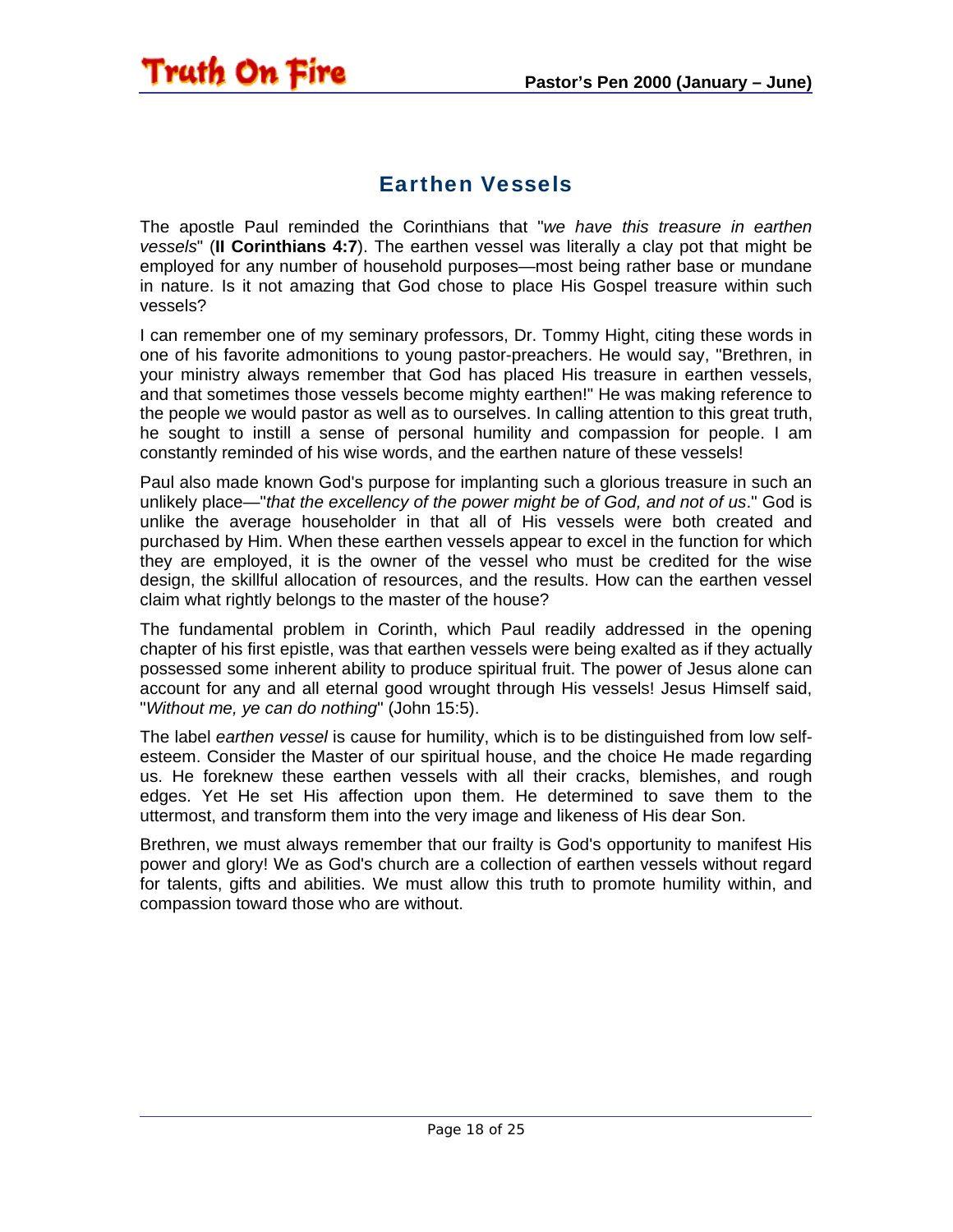#### Seeking God Early

<span id="page-18-0"></span>Truth On Fire

The Psalms constitute an unfathomable reservoir of spiritual sustenance for the child of God. Simple utterances have the potential to trigger hours of life-changing meditation. One such example is found in Psalm 63:1, where we find this spontaneous outburst of affirmation from David: "*O GOD, thou art my God; early will I seek thee*."

The context of this Psalm is I Samuel 23. David's daily agenda was dominated by evading Saul, who sought to kill him. His habitations were the mountains and caves of the wilderness. In all of these perils and trials, the Lord remained the central focus of his life. He longed for God's power and glory to be manifested in his circumstances as well as in the sanctuary (63:2). Men with this kind of desire go a long way with God!

David invokes his Lord by two different names. *GOD* (large case) is the translation of Yahweh or Jehovah. He is the God of covenant, redemption, and Messiah who inhabits eternity and transcends the earthly. *God* (small case) is that of Elohim. He is the Powerful One who condescends to men of low estate, and wields His might in behalf of the weak.

In these two titles, David affirms both the preeminence and the power of his God. In the first usage ("O GOD"), God is his obsession. In the second ("my God"), his possession. How many people do you know who actually possess that with which they are obsessed? Take stock of your own obsessions and possessions! Is God alone at the top of the list? Is having Him enough to satisfy the thirst of your soul?

The number one curse upon the church today is its obsession with everything but God! The indictment brought by Jesus against the church at Ephesus—"*thou hast left thy first love*"—was the systematic erosion of such an obsession. A church doing good things had lost its capacity for the best—a loving obsession for the Lord Jesus Christ!

The words "*early will I seek thee*" represent a godly and practical attitude toward life, a principle that governs daily conduct as an outgrowth of worship. It became part of the woven fabric of David's life, and should likewise become part of ours.

Seeking God early is a guiding mandate! Seek Him early in life before the heart is callused by the effects of sin. Seek Him early in the day before you interact with others. Good days and bad days are usually determined before 7 a.m. in the morning. Seek Him early in the time of crisis before any tendency to manipulate a situation by human machinations robs Him of glory. Seek His mastery early in the time of temptation before sin has an opportunity to master you. Seek Him early before every decision. You will subsequently be rejoicing in His wisdom rather than regretting your oversights.

Brethren, make this simple yet profound expression of David a source of personal meditation this week. Mastery of this one principle—seeking God early—is a significant milestone along the path of discipleship! It is also a recipe for God's power and glory!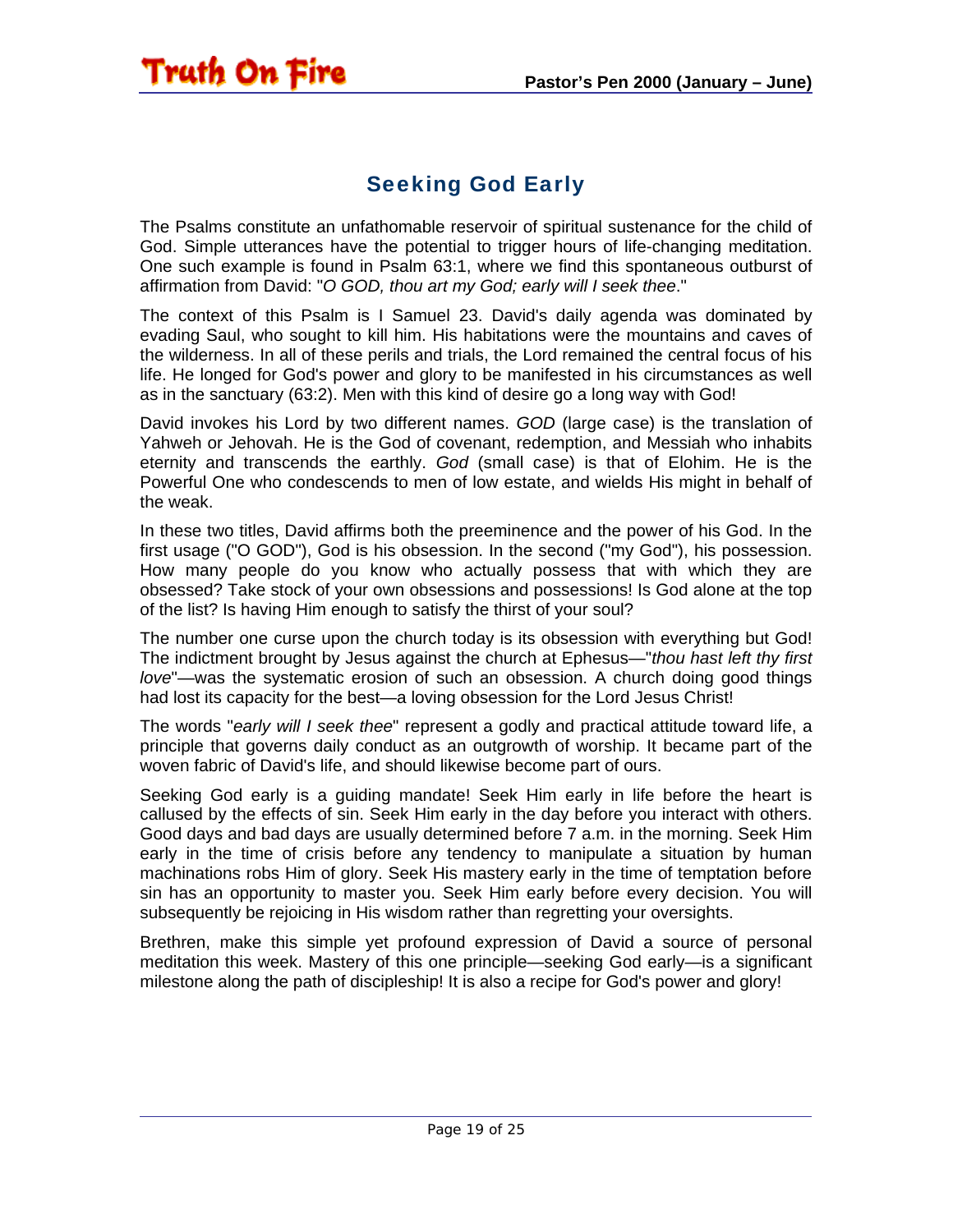<span id="page-19-0"></span>

#### "I Shall Not Slide"

Have you discovered that God often encapsulates sets of life-changing principles within single verses of Scripture? They represent critical building blocks, and serve as anchors to the soul. They have a certain standalone quality. That is, if the disciple possessed no truth except that revealed in the one verse, and that truth was embedded in the heart and operative in the life, spiritual growth and steadfastness could occur!

I heard Jim Shaw, missionary to the island country of Haiti, speak of a native convert who had become his most fervent and faithful assistant. His description was as follows: "He does my advance work. He prepares villages for my arrival, and assembles them for a Gospel presentation. The only verse of Scripture he knows is John 3:16. But he believes it!" Brethren, more critical than information is implementation! One truth believed is worth a thousand that are merely understood!

Consider Psalm 26:1. David wrote, "*Judge me, O LORD; for I have walked in mine integrity: I have trusted also in the LORD; therefore I shall not slide*." My attention is immediately arrested by that last phrase: I shall not slide! The Hebrew word translated *slide* means "to waiver", or "make to shake, slide, or slip." The picture is one of unwavering steadfastness in one's walk with God! It suggests the ability to withstand wicked influences from both internal and external sources. This was David's confident expectation. It should ours as well.

In this one verse, the Psalmist reveals three foundation stones to his confidence. The first is scrutiny. The words *judge me* convey an openness to Divine examination. David invites such scrutiny. He wants to know where he stands with his God at all times! Jesus iterated this same principle to Nicodemus when He said, "*But he that doeth truth cometh to the light, that his deeds may be made manifest, that they are wrought in God*" (John 3:21). Nothing can be hidden from God, and the doer of truth never seeks to do so. Openness to Divine scrutiny is a key ingredient to stability of life!

The second is integrity. He affirms, "I have walked in mine integrity." The Hebrew root for *integrity* means "completeness." When used in a moral sense (as here), it signifies "innocence." David is saying that his conscience is free of offence before God. His attitudes and actions have been governed by truth. He has done the right thing in his dealings with God and men.

The third is dependency. David said, "I have trusted also in the Lord." An attitude of daily and complete dependence upon the God is fundamental to consistency of life! Paul told the Colossians, "*As ye have therefore received Christ Jesus the Lord, so walk ye in Him*" (Colossians 2:6). The Lord Jesus is received by faith, resulting in justification. It is the same dependence upon the indwelling Spirit that produces a sanctified and stedfast life.

Brethren, we must embrace the prospect of an unwavering allegiance to the Lord Jesus Christ. This one verse contains truth sufficient (if believed) to prevent God's people from sliding. Are these three principles permanently embedded in your life?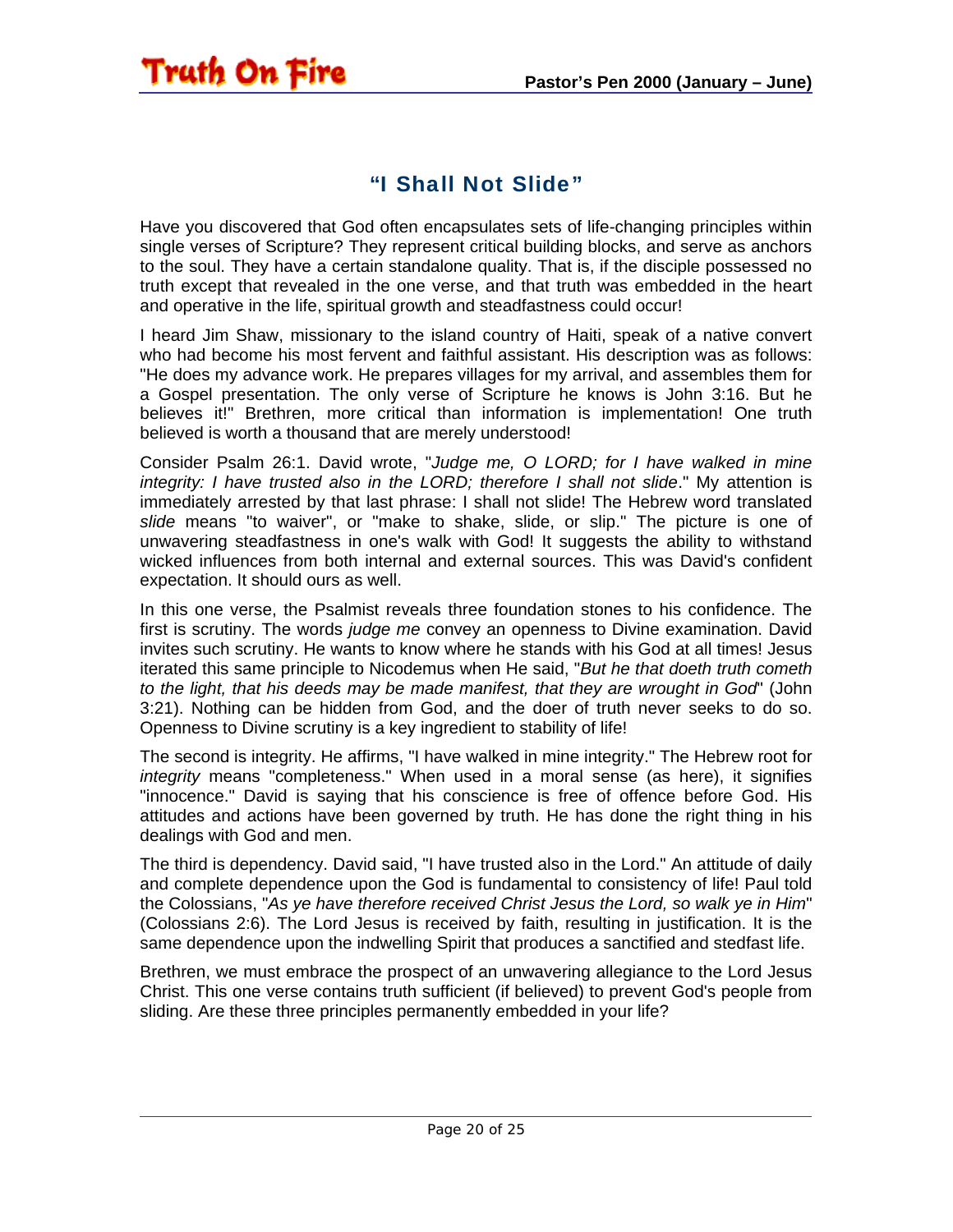#### God's Faithfulness to Forgive

<span id="page-20-0"></span>Is it possible to wear out a verse of Scripture? The obvious answer is a resounding "No!" God's eternal truth is never diminished! This question is rather subjective in nature. It suggests that great truths contained in verses with which we have become very familiar can sometimes lose their impact. One such passage is I John 1:9: "*If we confess our sins, He is faithful and just to forgive us our sins, and to cleanse us from all unrighteousness*." The context depicts believers having fellowship with the Father and His Son, Jesus Christ, while walking in the light of truth. A provision is made for the restoration of broken fellowship due to the darkness of sin.

The Lord issues two great promises in this verse. First, He promises to forgive our sins in response to our confession of them. The word confess means "to speak the same." It implies that the believer agrees with God's view of his or her sin, and approaches Him with words that reflect such agreement. According to Proverbs 28:13, an integral part of confessing sin is forsaking it. Second, He promises to cleanse us from all unrighteousness. This is significant because it calls attention to the infinite holiness of God, and His mercy regarding our frailty and failure. The holiest man or woman is tainted with imperfections that he or she cannot possibly comprehend. This merciful provision of forgiveness through confession extends to our ignorance as well. Brethren, there is much grace here for which we ought to be exceeding grateful!

The foundation upon which forgiveness is granted is the very character of God Himself. He is faithful and just. Faithfulness implies that God is true to His Word, and will always act in agreement with it. There is no variation in Him! He is changeless! He is dependable! God's people can derive much encouragement from His faithfulness to forgive and to cleanse when He is approached with a contrite spirit of confession. Thomas O. Chisholm wrote these words: "Great is thy faithfulness, O God, my Father, There is no shadow of turning with Thee; Thou changest not, Thy compassions they fail not; As Thou hast been, Thou forever wilt be." Amen!

God's faithfulness works in tandem with His justice. He is just! This is a legal term signifying that God has extracted the full penalty for our sins! This payment was made on the cross of Calvary, where Jesus was made "*sin for us, Who knew no sin; that we might be made the righteousness of God in Him*" (II Corinthians 5:21). Jesus and His precious blood are the full satisfaction for our sins. Justice has been served, and therefore forgiveness can be granted! God's justice teaches us that there is no free ride where sin is concerned!

Brethren, each time we enter our prayer closets, let us reflect upon the Divine justice that laid the groundwork for the forgiveness we seek and the faithfulness we expect! This will ensure that I John 1:9 never gets worn out!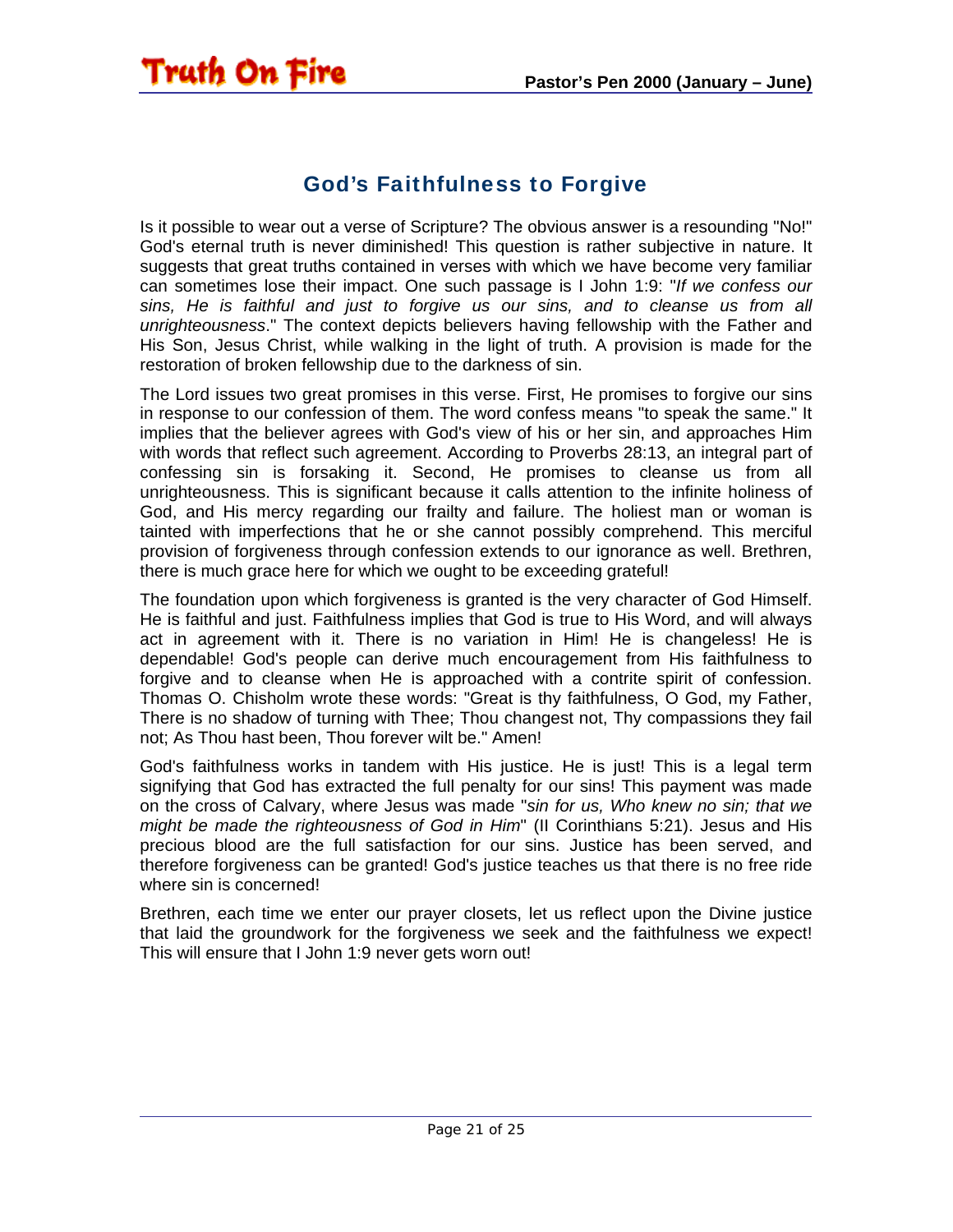#### The Lord's Table

<span id="page-21-0"></span>The church at Corinth was a labor of love for the apostle Paul. In a vision, the Lord had guaranteed His own abiding presence as well as Paul's personal safety, assuring the apostle that He had "*much people in this city*" (Acts 18:10). Thus he "*continued a year and six months, teaching the Word of God among them*" (18:11). God's promises enabled Paul to hang tough through much turmoil. In his first epistle, however, we find a people rich in spiritual gifts being admonished for their recklessness in spiritual matters. Rich and reckless — a fitting description for many churches in our day!

The list of problems addressed by Paul included the Lord's Supper (11:18-34). The post-Pentecostal church had apparently made this observance ancillary to the fellowship meals they enjoyed together. Paul no doubt instructed the Corinthians in this matter. He may have used the Jerusalem church as a model. The Corinthians, however, had turned this spiritual high-water mark event into an occasion for self-indulgence. An ordinance designed to promote spiritual sobriety had become a cause for notoriety!

Paul's teaching sets forth at least four distinct purposes for the Supper. The first is reflection. He quotes the Lord, saying, "*This do in remembrance of me*" (11:24). The Lord's Supper is an antidote for the forgetfulness that fosters spiritual neglect, and provokes memories of Christ's sacrificial love and suffering for us!

The second is proclamation. Paul added, "*Ye do shew the Lord's death*" (11:26). The word *shew* is the Greek *katangello*. It combines the word *angello* (to announce) with the preposition *kata* (down) for intensity. It denotes a dominating declaration, a forceful announcement. The Lord's Supper is a declaration of the Gospel! The bread and the cup proclaim the value of the Lord's atoning death for sinners!

The third is anticipation. The words "*till he come*" (11:26) set before us the reality of His imminent coming! Each observance in His absence reminds us that one day we will worship and fellowship in His presence! The temporal will ultimately yield to the eternal!

The fourth is examination. Paul said, "*But let a man examine himself*" (11:28), and taught that we should "*judge ourselves*" (11:31). The word *examine* means "to put to the test (for the purpose of approving or disapproving)." The word *judge* means "to separate throughout, to discern, and to scrutinize carefully." Together they paint a picture of personal introspection that is both thorough and uncompromising with regard to sin and holiness. The saint who fails at this point eats and drinks unworthily. The consequences for this lack of discernment include physical illness, and perhaps death. The Supper is a serious matter with God!

Brethren, the Lord never prescribed specific time frames for the observance of His Supper. His simple guideline was *as often as ye eat and drink*. May the Lord grant us sanctifying grace as often as we approach His table, and partake!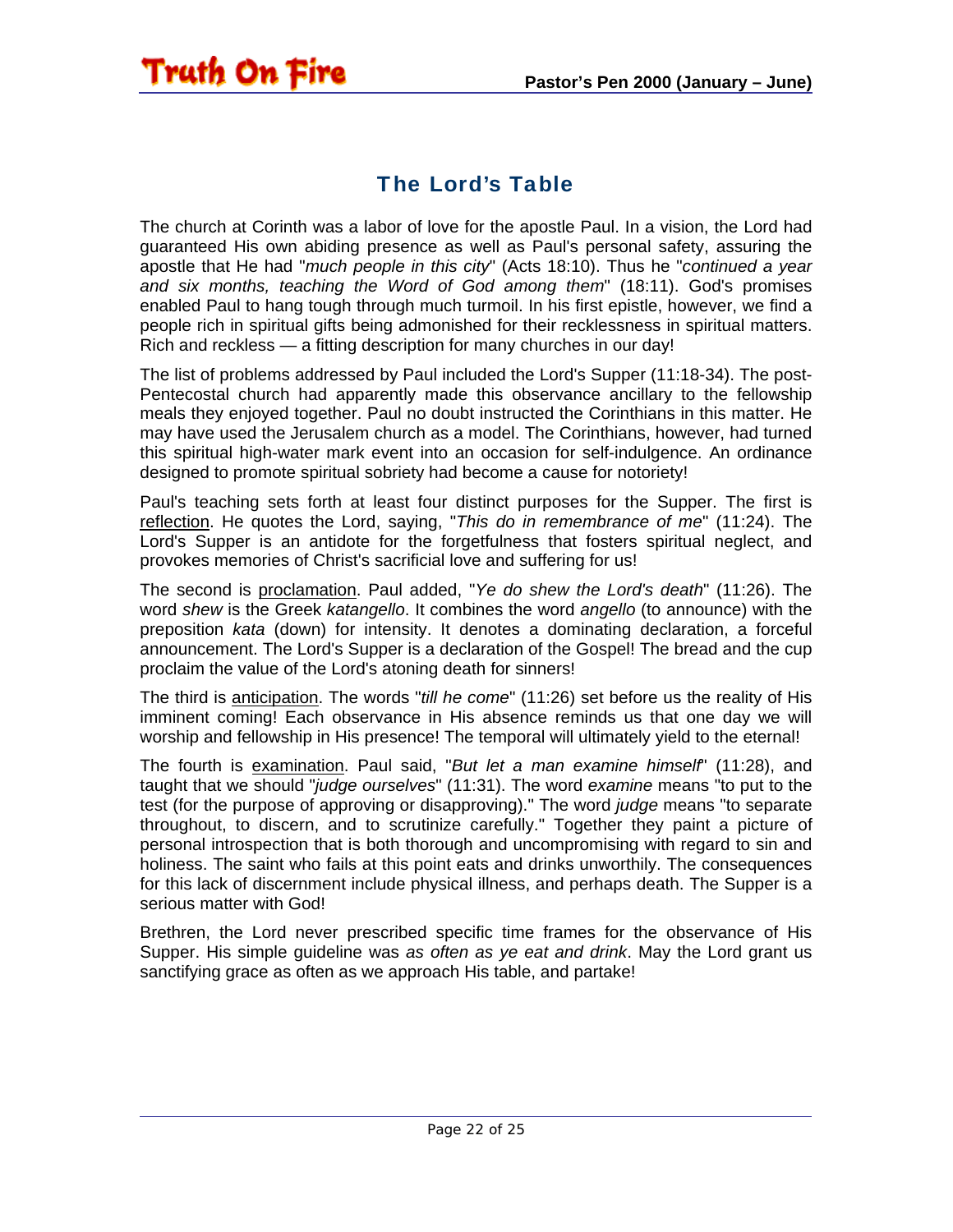#### Support Your Local Pastor!

<span id="page-22-0"></span>The apostle Paul wrote these words to Timothy: "*Let the elders that rule well be counted worthy of double honor, especially they who labor in the word and doctrine. For the Scripture saith, 'Thou shalt not muzzle the ox that treadeth out the corn*.' And, *'The laborer is worthy of his reward*'" (I Timothy 5:17-18). I received a paper recently entitled *A Laborer Worthy of Honor*, author unknown. The contents are directed toward church members regarding support of their pastor. The excerpts that follow are a combination of tongue-in-cheek humor, harsh reality, and practical suggestions for wise congregations.

"**The Perfect Pastor** — He is 28 years old, and has 30 years experience. He smiles all the time with a straight face because he has a sense of humor that keeps him seriously dedicated to his work. He makes 15 calls a day to church families, shut-ins, and the hospitalized. He spends all his time evangelizing the unchurched, and he is always in his office when needed. He has a burning desire to work with teenagers, and spends all of his time with the senior citizens. He is wonderfully gentle, always knows just the right thing to say, and (of course) he's handsome. He's very fit, and loves to sample everyone's most fattening dishes at the potluck. He preaches exactly 20 minutes, and sits down. He condemns sin, but never steps on anyone's toes. He works from 8am till 12am, and is also the janitor. He makes \$250 a week, tithes, wears good clothes, buys good books, drives a new car, and gives about \$200 a week to the poor. Unfortunately, he burned himself out, and last week moved out to Montana, and took up cattle ranching.

**Why Pastors Need Support** — 80% believe pastoral ministry has affected their families negatively. 33% say that ministry is outright hazardous to their family. 75% report a significant stress-related crisis at least once in their ministry. 50% feel unable to meet the job demands. 90% feel they were inadequately trained to cope with ministry demands. 70% say they have a lower self-image than when they started in the ministry. 40% report a serious conflict with a church member at least once a month. 70% do not have someone they can call a close friend.

**Practical Ways to Support Your Pastor** — Go out of your way to encourage him. Write him notes or letters expressing appreciation for work well done. Honor him with an annual Pastor Appreciation Day. Remember him on his birthday. Pay him enough that he can take care of his family. Join him in the Lord's work. Make sure he takes off a day each week. Give him time for personal spiritual renewal. Make sure he gets away for annual vacation. Provide for a sabbatical leave every five years. Whenever possible, give him the benefit of the doubt."

Brethren, it's time for the church to recognize that pastors are not superhuman. They are common men with an uncommon calling! They are on the cutting edge of spiritual warfare! They merit the support of their congregations to the extent they honor God's truth, and feed the sheep! A wise congregation appreciates the service rendered by their pastor, and finds tangible ways to express that appreciation.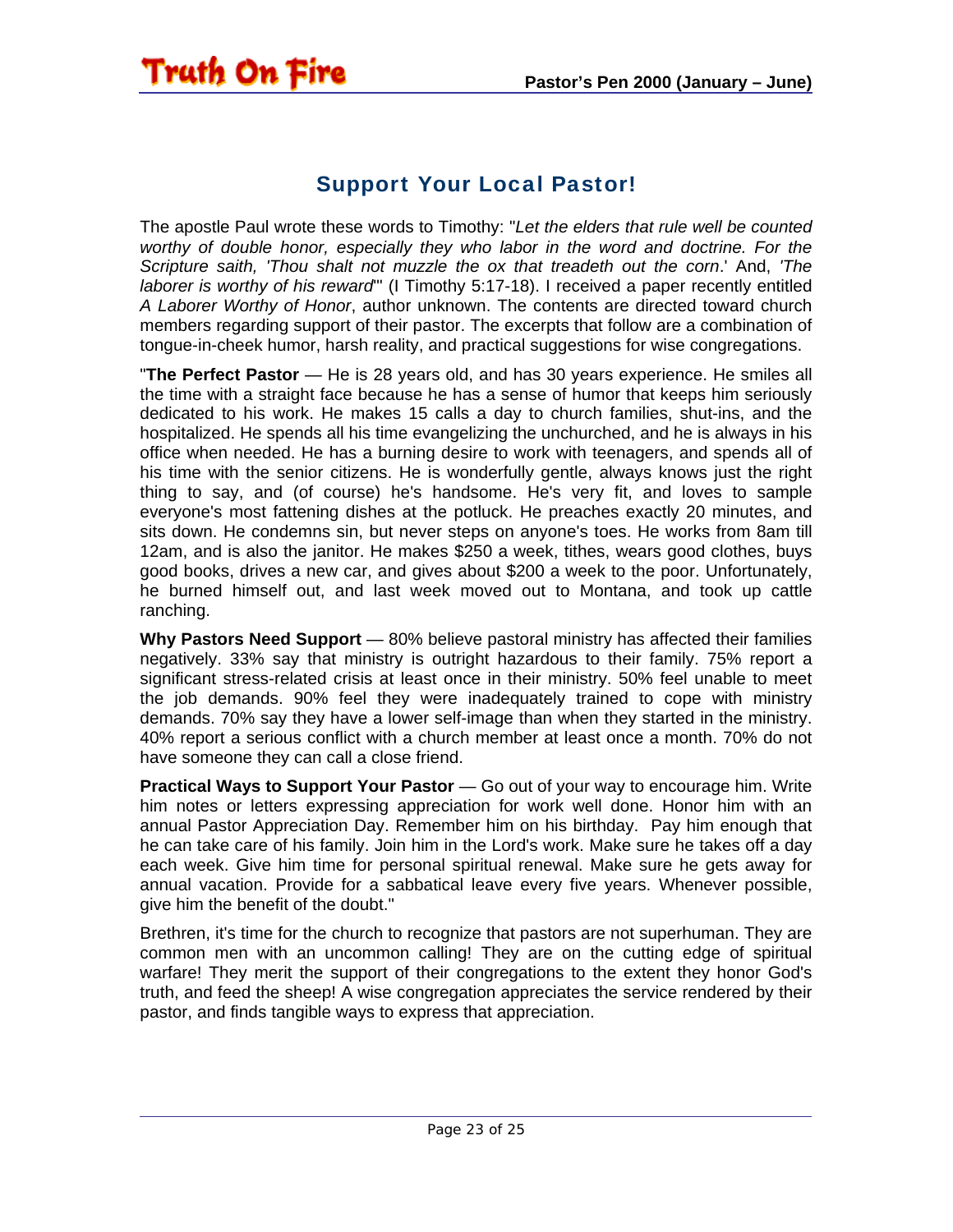#### The Shepherd's Promise

<span id="page-23-0"></span>Truth On Fire

 Many Gospel presentations have been prefaced by these words from Jesus Christ: "*I am come that they might have life, and that they might have it more abundantly*" (John 10:10b). The promise of life, and that on a higher plateau, is cause for any wise individual to give an ear. The phrase *I am come* introduces His stated purpose, which is one of several in Scripture. In this same context, for example, our Lord said, "*For judgment I am come into this world, that they which see not might see; and that they which see might be made blind*" (John 9:39). When the Pharisees heard this, they responded with "*Are we blind also*?" (9:40). You can sense their sarcasm! In their selfrighteousness they disavowed Christ, and suffered the judgment of eternal blindness. Those who believed on Him out of their sense of need were granted spiritual sight as a gift of grace. In His continuing discourse, Jesus identified those who will receive spiritual sight as His sheep.

The pronoun *they* in this context has specific reference to the sheep. The Scripture declares unequivocally that Jesus tasted death for every man (Hebrews 2:9), and that He is the Saviour of all men, especially believers (I Timothy 4:10). It also affirms that Jesus came to save His people from their sins (Matthew 1:25), and to lay down His life for the sheep (John 10:11). The sheep are the special objects of the Shepherd's redemptive love! And believing sheep ought to share the heartbeat of their Shepherd for gathering the sheep that remain lost!

The Lord's purpose regarding the sheep is twofold. First, He came that they might have spiritual life. This is eternal life. It is the very life of God planted within the bosom of every believer by the Spirit of God. It is the antithesis of spiritual death. Men who are dead in trespasses and sins are capable of many monumental achievements, including gracious works of benevolence. These, however, cannot produce spiritual life! The path to life begins by bringing a repentant heart to the Cross of Christ, and dying with Him there! There is no sharing of His life apart from sharing His death. No alternatives exist for resurrection power!

The phrase *more abundantly* is the translation of the Greek *perissos*. It signifies that which is over and above, or beyond measure. In Romans 3:1, it is translated "advantage" with regard to what God gave the Jews over and above what was given to the Gentiles: namely, revelation and promises. The Jews had a distinct advantage! In Mark 6:51, it is rendered "beyond measure" to describe the amazement with which the disciples beheld the immediate cessation of a violent storm. They had seen nothing like it before. Our Lord's display of power exceeded their previous experiences and expectations!

Brethren, the life that Jesus provides for His sheep is dynamic, not static! The more abundant life means that we have great advantages over this world. We can expect Jesus to exceed our expectations on a regular basis! We can stand upon His promises, walk in His power, and watch Him work His wonders as the world gropes in darkness! Is the Shepherd's purpose being fulfilled in you?